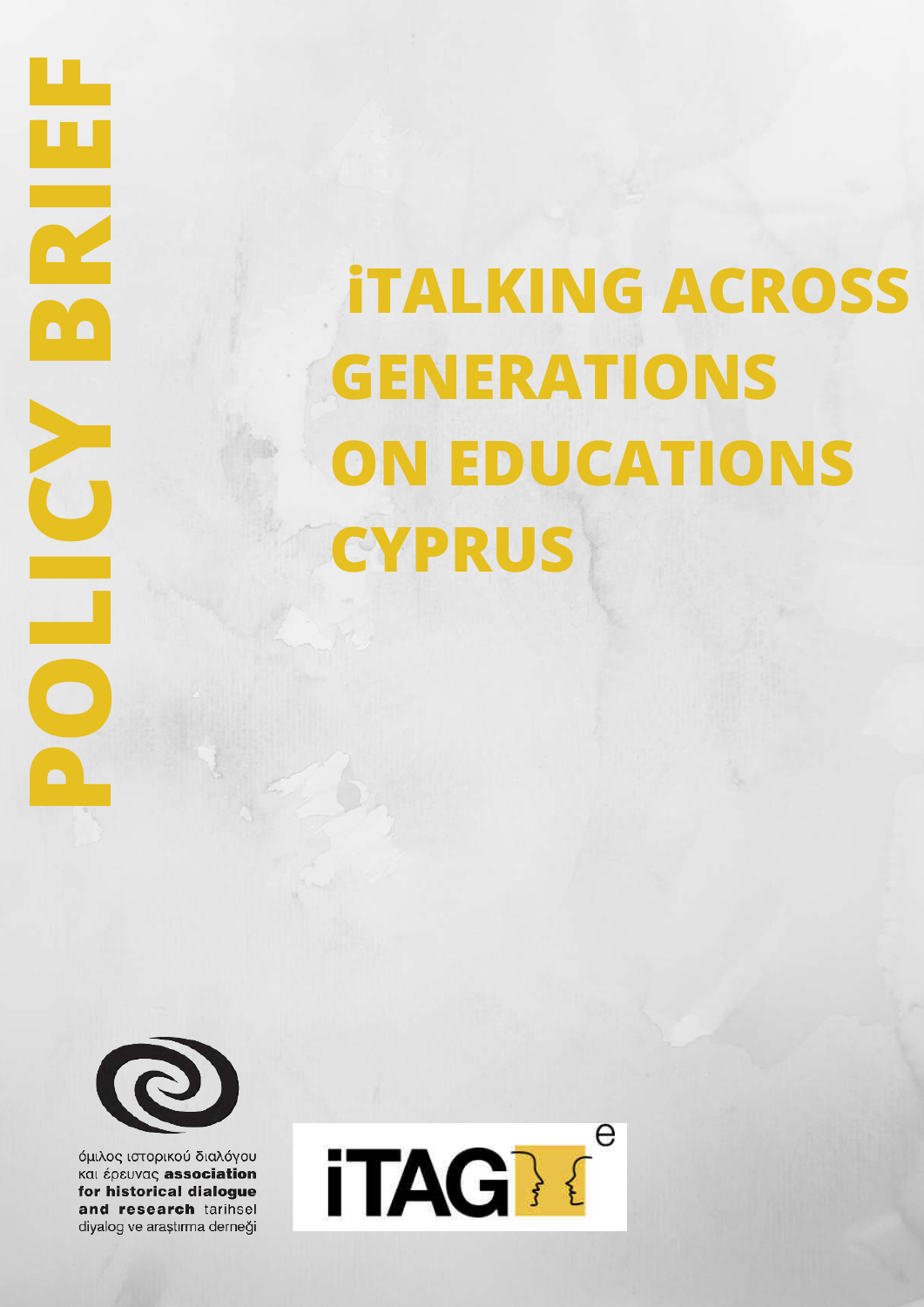With the aim to empower the voice of the youth and include them in policymaking process in the areas of 'Education and Sustainable Peace in Cyprus', the Association for Historical Dialogue and Research (AHDR) organised the 'independent Talking Across Generations on Education' . For this project, the AHDR has been inspired by UNESCO MGIEP (Mahatma Gandhi Institute of Education for Peace and Sustainable Development), promoting the iTAGe youth-

driven intergenerational dialogue on education that provides a non-hierarchical platform to the youth to interact, discuss and debate critical issues that concern the future.

The Live Dialogue was held on November 29, 2021 engaging both youth and significant stakeholders/ policymakers, at the AHDR's premises in the UN Buffer Zone in Nicosia, Cyprus.

actionable dialogue comprised of the following components: (a) online survey and online youth-moderated discussions, (b) face-to-face focus group meetings, and (c) live dialogue.

**INTERNATION THE SET THE SET THE SET THANGE OF THE SERVER CONTROLL INTERNATION CONTROLL DISPOSES In the Great of Education for Pisace and Sustainable propries for this project, the AHDR has been inspired by the<br>Second of t** In the first phase the online engagement and survey-, young people were invited to complete the iTAGe survey and participate in the online discussions to provide their own thoughts, ideas and opinions on four main issues regarding the education in Cyprus: (a) Youth's vision of Sustainable Peace in Cyprus; (b) Youth's perceptions on the role of Education to promote a Culture of Peace in Cyprus; (c) Youth's perceptions on the key competencies needed to promote a Culture of Peace; (d) The role of youth as key partners in promoting a 'Culture of Peace' through Education in Cyprus.

Around 80 surveys were submitted, whereas the online discussions on AHDR's social media (moderated by 8 young people) reached 14 615 people in total. From the survey applicants and 654 social media engagements, around 30 youth participants were invited to take roles in the youth-led focus group discussions that took place at Home for Cooperation on the 6th and 13th November 2021.

Following the focus group discussions, six young speakers and one moderator for the third phase of the project, the live dialogue, were identified based on their online engagement and concrete work on the ground and invited to take part in discussing issues on Education in Cyprus with significant policymakers.

To promote the live dialogue, an invitation letter was sent to trade unions on education in both communities, to different academics in 5 different universities and 500+ students were reached out through universities & academics.

Identified 6 young discussants, were joined by 2 distinguished senior stakeholders, Dr. Michalinos Zembylas, Professor of Educational Theory and Curriculum Studies, Open University of Cyprus, and Mr. Şener Elçil, the General Secretary of Cyprus Turkish Teachers' Trade Union (KTÖS), in a candid iTAGe exchange in front of an online audience of over 1022 people, where they explored issues and suggested solutions regarding education and sustainable peace in Cyprus.



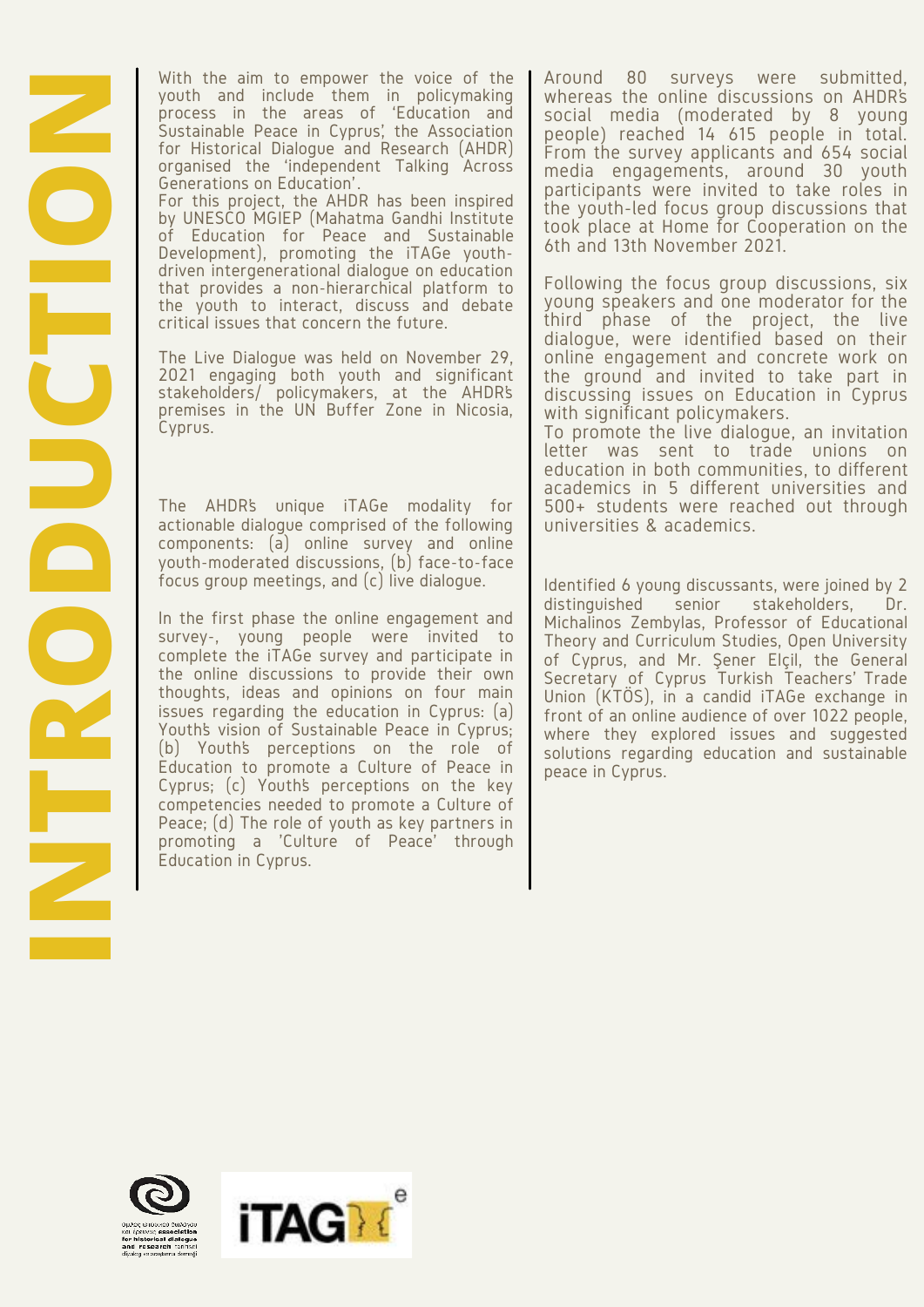This participatory and inclusive process of engaging different actors in exploring 'Peace & Education' in Cyprus together, while taking into consideration existing educational policies, curricula, pedagogical approaches, and contextual conditions in Cyprus and elsewhere, has led to this short brief which intends to provide youthgenerated insights and recommendations for policy intervention.

more contact, collaboration and exchange between the communities; an education system that promotes dialogue, critical thinking, multiperspectivity and peace education across Cyprus.

The youth believes that emotional and cultural literacy, empathy and knowing about civic rights are among the key competencies in order to promote a 'Culture of Peace'. The youth is eager to take active role within the communities- they have the ability and capability to develop their knowledge and skills if given the opportunity.





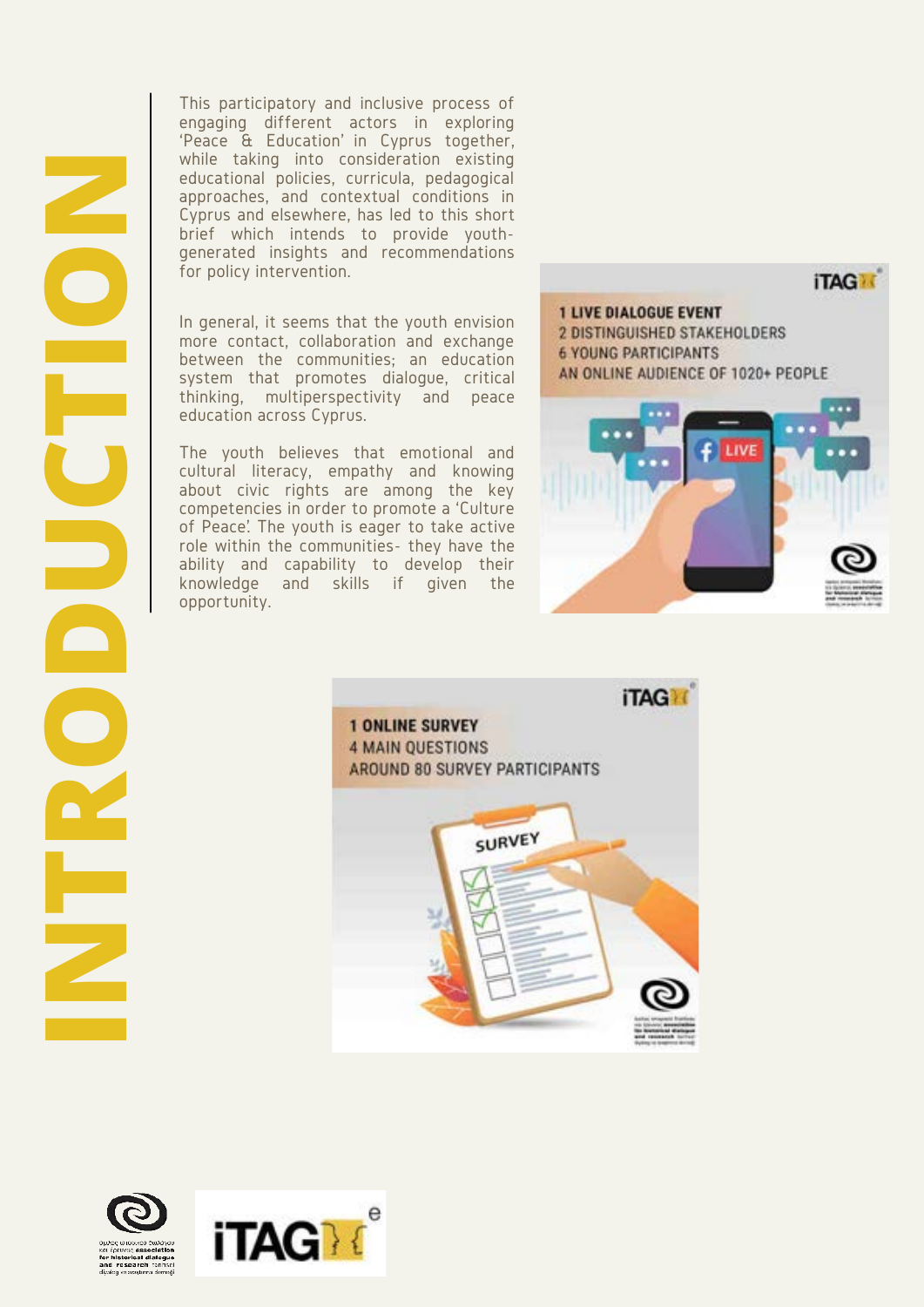Cyprus is an island nation in the Eastern Mediterranean Sea, which is de facto partitioned into the south (effectively under the control of the Republic of Cyprus) and the north (administered by the self-declared Turkish Republic of Northern Cyprus and recognized only by Turkey).

The education systems in Cyprus have been deeply marked by the antagonism between the island's two main ethnolinguistic communities, the Greek Cypriot and the Turkish Cypriot communities as well as the violent events in the 60s and 70s that caused heavy casualties and divided the island. The events and conflict have led to death, loss of property, increase in militarization and the displacement of 200,000 Greek Cypriots and 45,000 Turkish Cypriots. Since then, the country is de facto divided into two ethnically homogenized parts and, despite negotiations for a settlement under the auspices of the U.N., still remains divided. Since 2003, the opening of some checkpoints in the buffer zone has allowed relative freedom of movement across the dividing line. However, public and political consciousness in each of the two communities is dominated by the perception that violence, trauma and victimhood have been caused by the 'other' side; the boundaries between victims and perpetrators are very pronounced in national discourses, including education. The exclusion of the 'other's perspective is achieved through processes of silencing and of constructing one-sided narratives to dismiss the 'other's' claims. After 1974, the education systems on both sides sought to cultivate ethnic self-containment and to ensure the collective remembering of the conflict for the younger generations, perpetuating the division and putting an obstacle for establishing sustainable peace in Cyprus.

In this context, the Association for Historical Dialogue (AHDR) was established in 2003 as a multicommunal, non-profit and non- governmental organisation, that has been active in the fields of History and Peace Education, by providing workshops, educational materials to teachers, students, youth and the general public to contribute to the advancement of a culture of democracy and sustainable peace. In 2011 the AHDR opened the Home for Cooperation (H4C), a unique educational and cultural community centre in the heart of Nicosia, in the UN Buffer Zone. The H4C is the embodiment of intercommunal cooperation, contributing to the collective efforts of civil society in their engagement with peacebuilding and intercultural dialogue. It essentially aims to act as a bridge-builder between separated communities, memories and visions and provides working spaces and opportunities for NGOs and individuals to design and implement innovative projects.

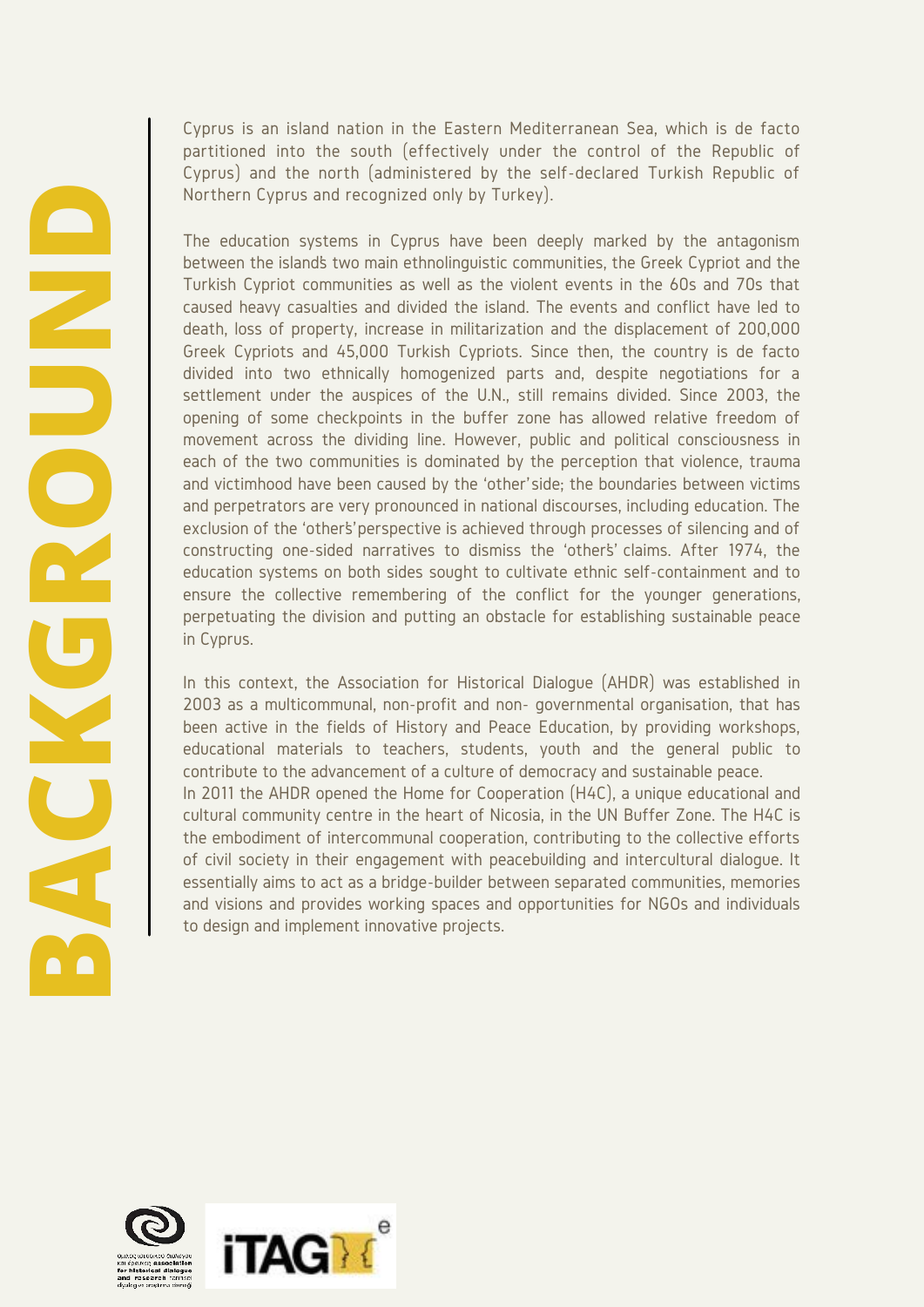**'Culture of Peace' is a set of values, attitudes, modes of behaviour and ways of life that reject violence and prevent conflicts by tackling their root causes to solve problems through dialogue and negotiation among individuals, groups and nations.'**

**(UN Resolutions A/RES/52/13: Culture of Peace and A/RES/53/243, Declaration and Programme of Action on a Culture of Peace)**

**BACK CONTERT CONTERT CONTEAN CONTEAN CONTEAN CONTENT CONTENT CONTENT CONTENT CONTENT CONTENT CONTENT CONTENT CONTENT CONTENT CONTENT CONTENT CONTENT CONTENT CONTENT CONTENT CONTENT CONTENT CONTENT CONTENT CONTENT CONTENT** activities and projects that assist not only in the construction of such a culture of peace, but also in sustaining and stabilizing it within the Cypriot society. The AHDR is responding to the rising demand of the youth, educational community and the society in general for relevant, strategic, and innovative grassroots approaches to education for a sustainable culture of peace. In this way, education addresses key challenges and sets the conditions for sustaining these efforts for present and future generations.

Youth policy on education has become a key element of interest and work for the Association for Historical Dialogue and Research (AHDR) since education has played a divisive role in Cypriot society. As well as that, although refugee children have access to education, there are deficits and challenges in the system; thus, there is a need for recognising multicultural, multilingual and multifaith profile of emerging youth in Cyprus.

duals to design and implement innovative projects.

The independent Talking Across Generations on Education' (iTAGe) (Cyprus) project is considered vital since the Culture of War is maintained and perpetuated, at different levels (i.e.: educational system, faith representatives/bodies, media, and other), thus, rendering Cypriot society unable to transform it into a Culture of Peace.

Above all, the covid-19 pandemic has undermined many peacebuilding gains as the crossings were restricted across the island during and even after the lockdowns significantly affecting the dialogue and dynamics between the communities in Cyprus and interrupting processes that prepares conditions for a culture of peace.

The project provides a unique and significant opportunity for the youth of both communities to come together and discuss issues on education and peace with educational policymakers. The iTAGe project enabled a youth-led discussion encouraging a participatory and democratic process, where young people took active roles in leading the discussions with significant policymakers and voicing out their common concerns regarding education and sustainable peace in Cyprus.

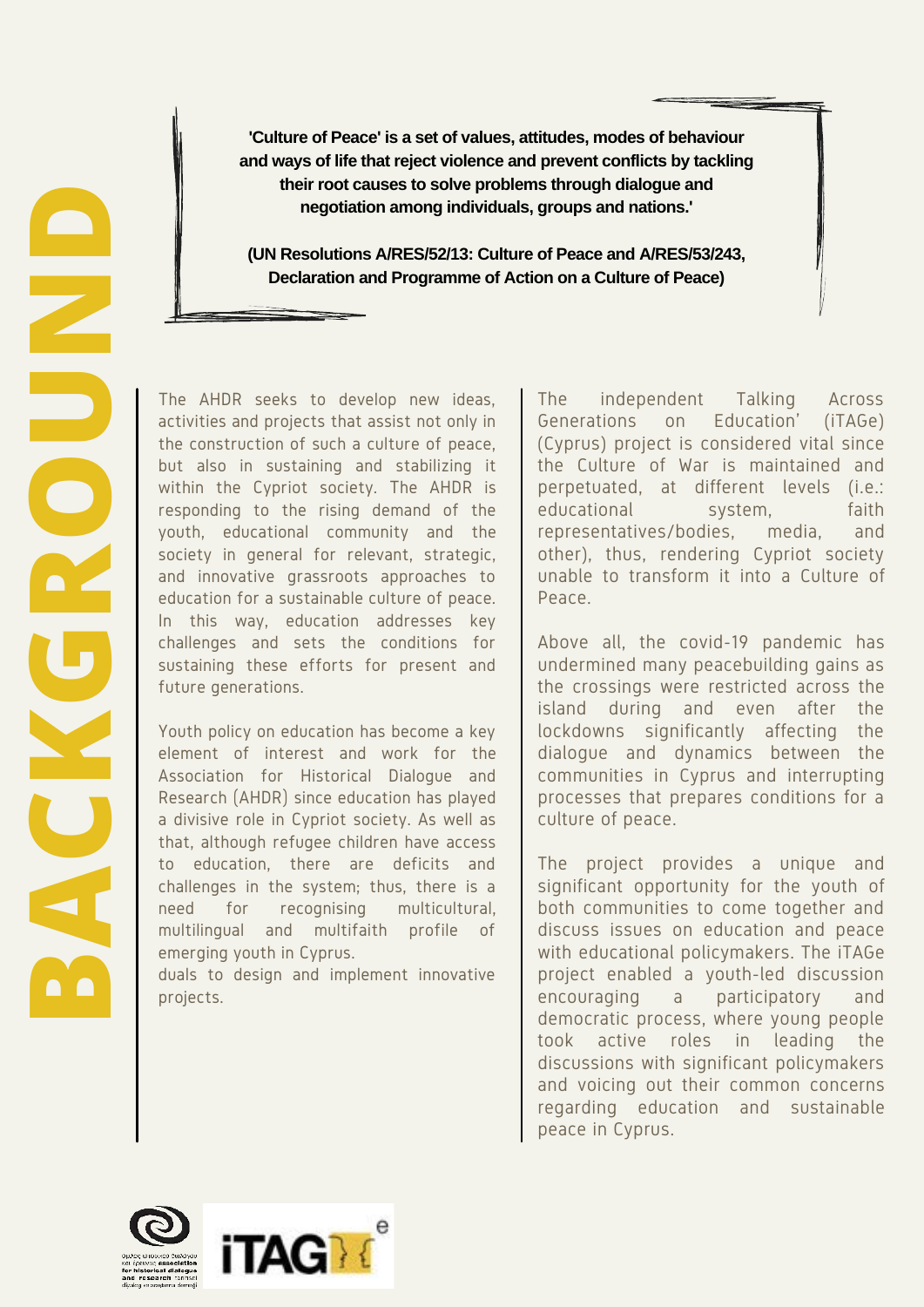Before the Live Discussion, an online survey and online discussions on AHDR's social media took place. Then, around 30 youth discussants were invited to participate in the focus group meetings where they discussed and reflected on the current conditions, problems and challenges of Education in Cyprus; on their root causes and reasons and provided solutions and recommendations.



14 615 PEOPLE WERE REACHED ONLINE 2 FACE TO FACE FOCUS GROUP MEETINGS AROUND 30 YOUNG PARTICIPANTS





**iTAGN** 

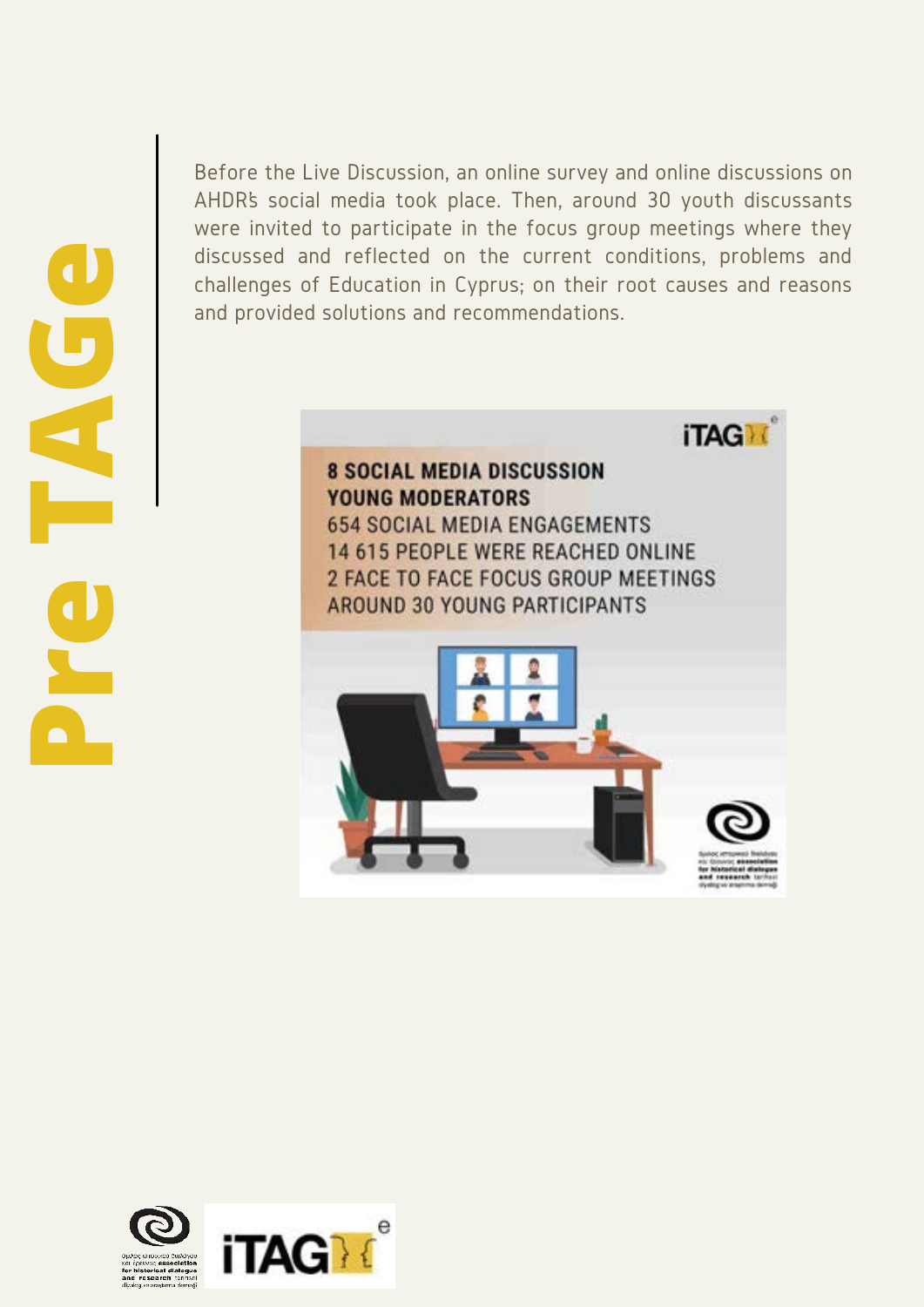#### Topic 1: Youth's vision of Sustainable Peace in Cyprus

The first online discussion invited youth to share their visions of sustainable peace. Specifically, the discussion focused on the question "What is your vision of 'sustainable peace' in Cyprus?".



The 1st question post was moderated on social media by Maria CHRISTODOULOU and Merve GÜRALP. For the youth in Cyprus, dialogue, cooperation, solidarity respect, awareness, empathy, breaking prejudices and stereotypes, and a culture of peace must be prioritised in order to sustain peace in Cyprus. Here are some of the comments made by youth:

*"Starting from youth, appreciation and recognition of diversity, mutual understanding and acceptance of the past and a will for building a future with the collaboration are keys for sustainable peace." Mehmetcan Soyluoğlu*

*"Sustainable peace in Cyprus means reaching a stage where the political conflict has been transformed and the presence of a UN peacekeeping force is no longer required. Sustainable peace is both the absence of conflict and the presence of justice." Loizos Lambis*



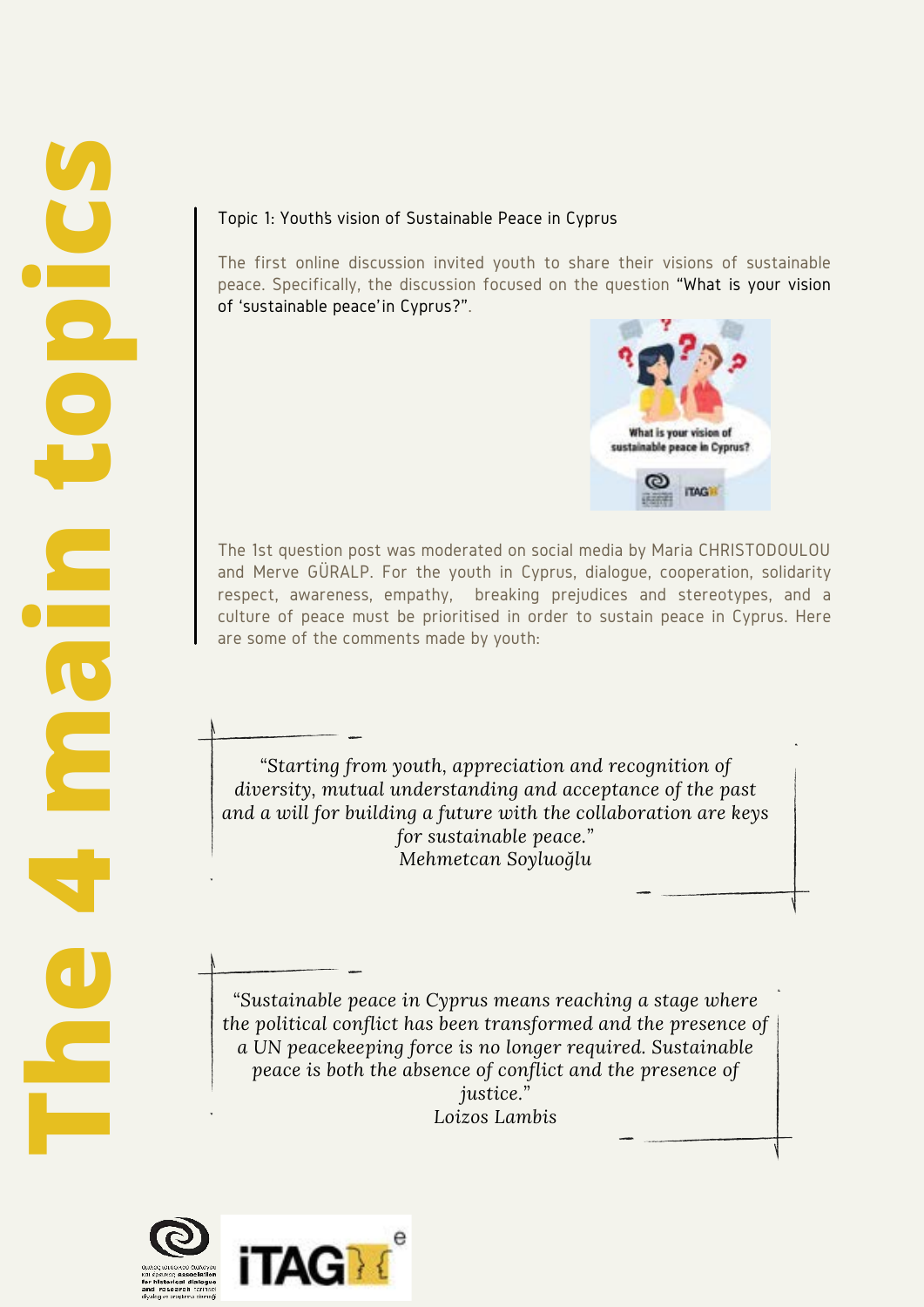Topic 2: Youth's perceptions on the role of Education to promote a Culture of Peace in Cyprus.

For the second online discussion, youth were asked to provide their insight on "What do you think is the role of education in Cyprus towards achieving a 'Culture of Peace'?". The second Question post was moderated on social media by Çağlayan Deniz DOĞANAY and Konstantinos KARSERAS.



Most comments and responses underlined that education should promote acceptance, diversity, tolerance and inclusion; focus on intercommunal dialogue, critical thinking, multiperspectivity and highlighted the need for challenging and deconstucting one-sided narratives that perpetuate division. According to youth, education should be adapted to both local and global realities. Living in a global planet requires dealing with global issues and problems globally. In order to achieve that, education must allow for transcultural learning, respect for diversity of identities and experiences and solidarity among individuals and groups.



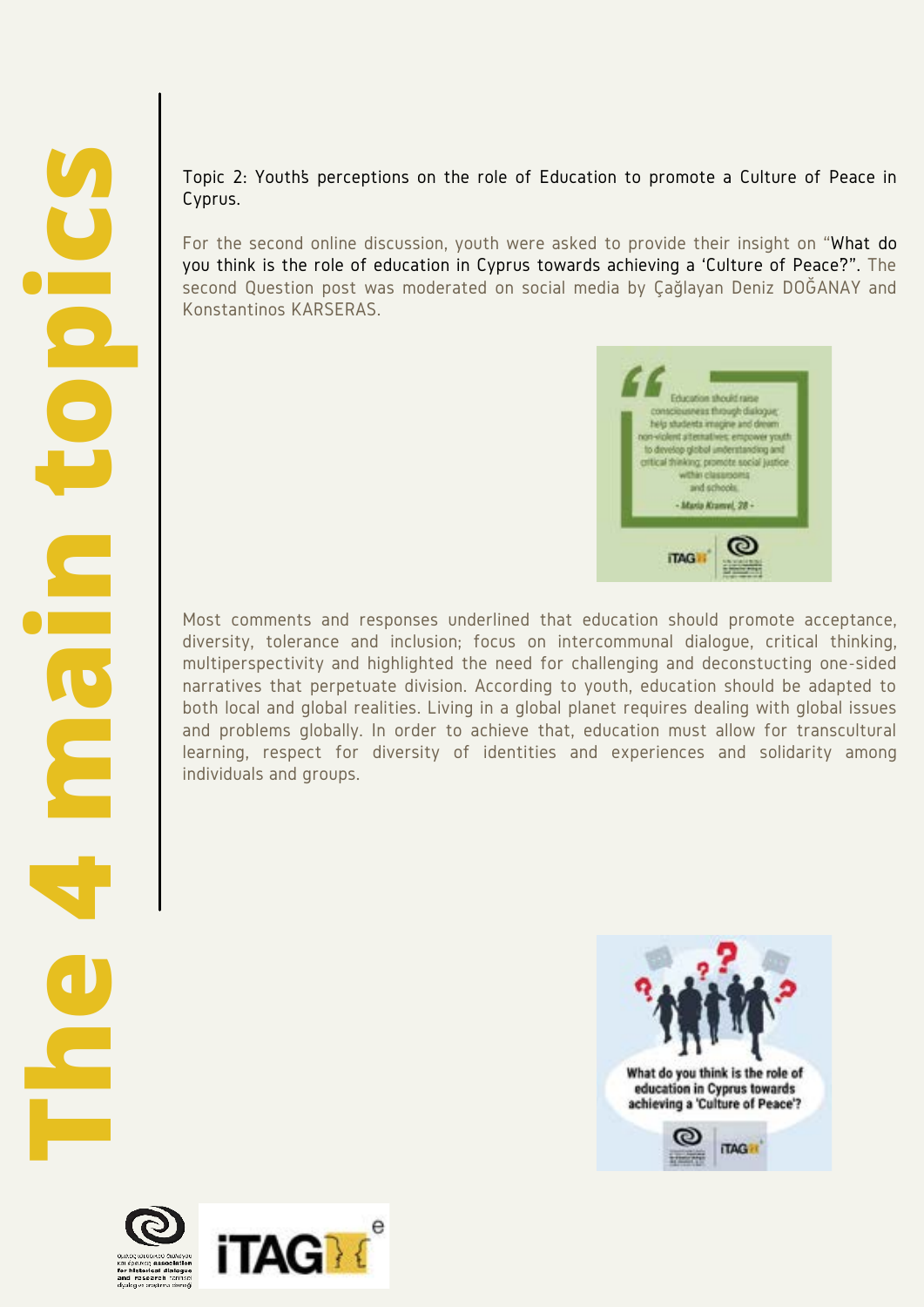Topic 3: Youth's perceptions on the key competencies needed to promote a Culture of Peace.

The third iTAGe question posted on AHDR's social media was "What are the key competencies that may enable youth to promote a 'Culture of Peace' across the island?". Maria K. GEORGIOU and Esra Selin ÇINAR moderated the online discussions.



In general, there was a consensus on the need for development of social and emotional skills of the young generation such as empathy, tolerance and understanding, non-violent communication, respect, and civil courage that enable an environment and learning for a culture of peace. Youth highlighted that young generation's knowledge and skills need to be built on and strengthen through education, by providing them different learning opportunities to promote culture of peace through understanding that each young individual can serve as an agent of change.

- *" 1) Emotional Intelligence Most of the time, sensitive topics will be discussed in order to get to the root of the problem, thus it is essential during the peace process to find ways to de-stress and simultaneously empathize with others.* 
	- *2) leadership Young people have so much ambition and determination that they would not hesitate to take initiative and lead the way during the peacebuilding process.*

*3) active listening: Youth have the ability to listen to one another's opinion and views in order to have a mutual understanding. Listening to the other side and their story is integral for conflict resolution."* 

*Loizos Lambis*

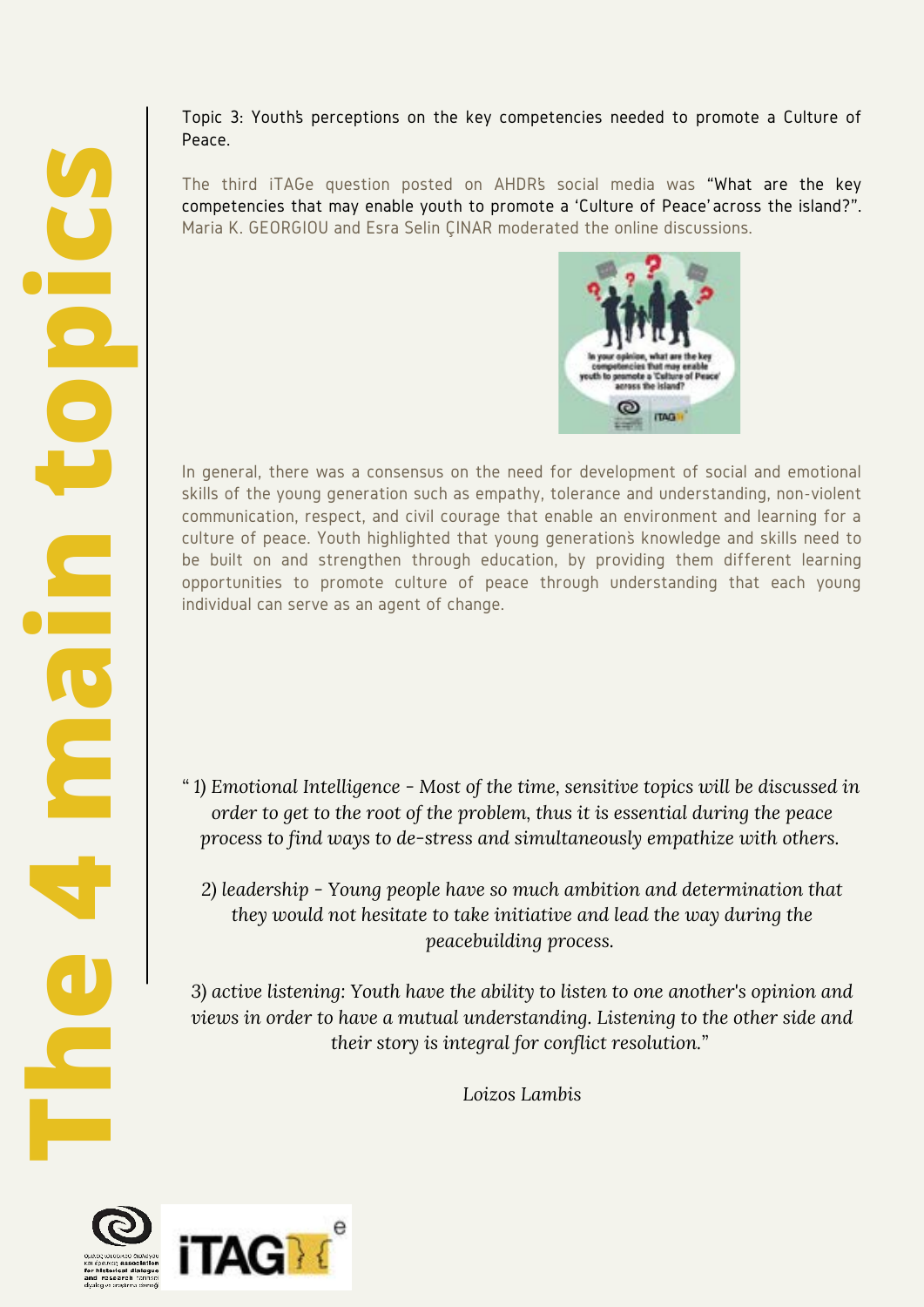#### Topic 4: The role of youth as key partners in promoting a 'Culture of Peace' through Education in Cyprus.

After diving into the youth's key competencies needed to promote a 'Culture of Peace', the iTAGe's fourth and final social media discussion topic was posted. Young people were invited to respond to the question "One child, one teacher, one book and one pen can change the world" (Malala Yousafzai). What is the role of youth as key partners in promoting a 'Culture of Peace' through education in Cyprus?".



This discussion was moderated by Yagis BEY and Andreas CHARALAMBOUS. Young people commented that they are the agents of change and able to melt the ice between generations and communities; to build bonds and bridges through initiatives that have to do with education, arts, entrepreneurship, environment, innovation and so many other aspects of life, and to advocate for more just space.

*"Political discourse should promote understanding, tolerance and empathy towards youth needs. Youth should be involved in decision-making as we are also citizens and individuals affected by political actions."*

 *Elif Bulbul* 

*"The role of Youth in promoting a 'Culture of Peace' through education in Cyprus is to be agents of change themselves. Youth can set example of being a civilized, but also motivated activist in developing the peace process in Cyprus. It is crucial for youth to use all their tools as disposal to encourage inter-communal contact in different settings (work, school, neighborhood, bicommunal events) and not to concede to the demands and outdated ways of thinking of politicians and extremists groups. Youth must demonstrate courage and patience during their struggle to promote peace and must be very consistent with their projects and campaigns."*

 *Loizos Lambis* 



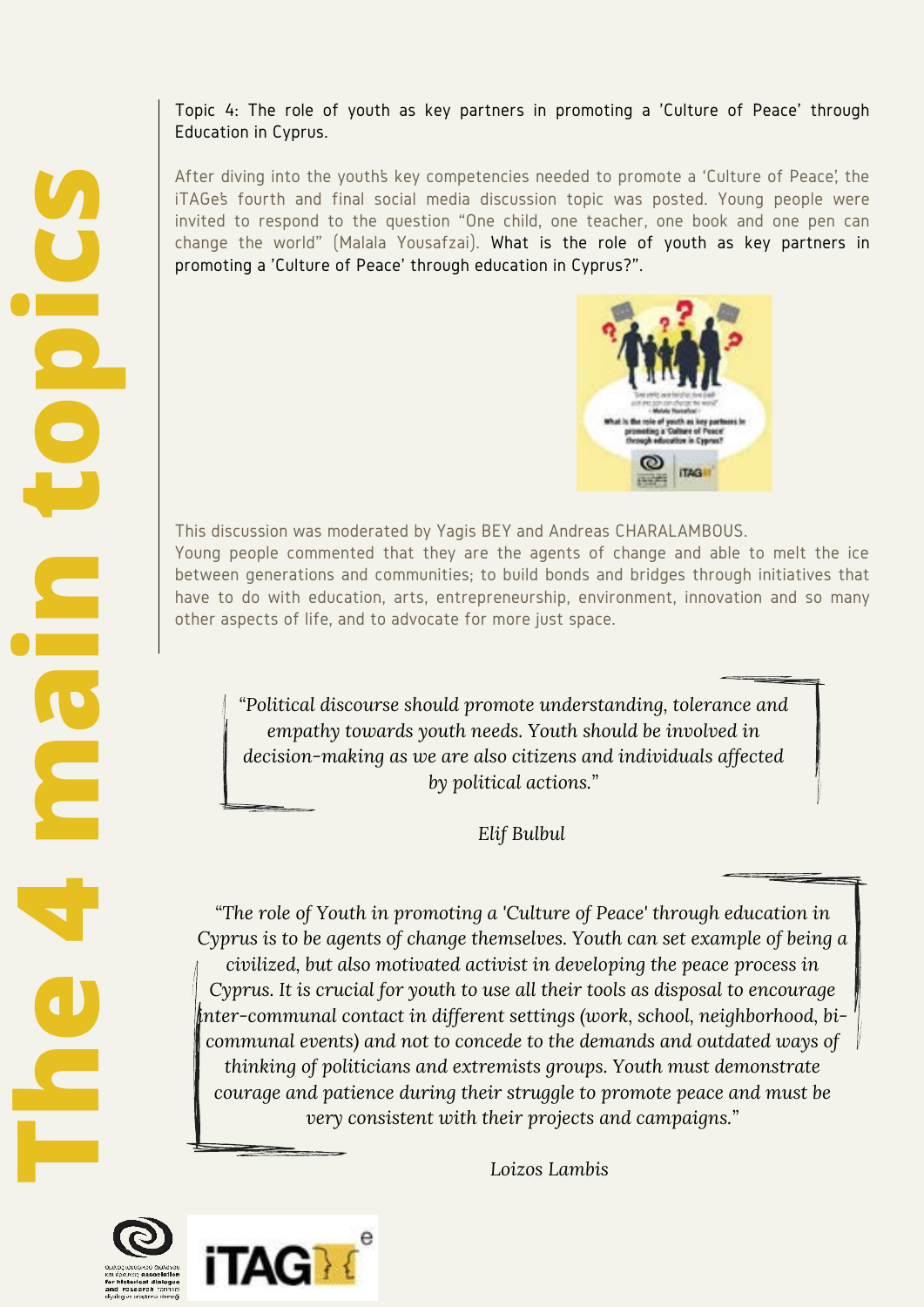An urgent call to deal efficiently with nationalism, discrimination, racism, stereotypes, prejudices, victimization and silencing in both communities, to promote diversity and inclusion and furthermore (political and civil) equality and justice for all. Youth is proposing more transparent and democratic institutions and decision-making; for the establishment of mechanisms for the prevention of direct, structural and cultural violence and marginalisation.

> The current two educational systems in Cyprus are characterized as ethnocentric. They may be contributing to propaganda, racism, sexism, bias; promoting nationalistic narratives, conflict, hate and division; invalidating the bicommunal peace initiatives inside the school environment.

There is a need for an inclusive and multicultural educational system that embraces all its people; re-evaluates values, principles, attitudes and behaviors in order to promote a Culture of Peace; eliminates the political and religious interventions; constructs the shared narratives (e.g., changing the narrative from the "heroes of war" to "heroes of peace") with a focus on inter-communal dialogue, co-existence, democratic participation and other issues (e.g., feminism; sex education and queer matters; environmental awareness).

> A common educational curriculum and the promotion of Peace Education through the non-formal education and the channels/ frames of the arts, the common shared cultural heritage and the sports.

Bicommunal interaction and building stronger bonds (starting from early ages), are strongly emphasized by the majority of the young people. Inter-communal contact might be allowed in different settings: exchange of schools visits, establishment of bi-communal schools, work and entrepreneurship, bi-communal events (camps, festivals, talks, workshops, etc.), arts (theatre, music, literature, visual arts, cinema), cultural heritage and site visits, sports activities, gastronomy, the use of public spaces to promote connection and communication; global peace summits and peace activists' talks in the island.



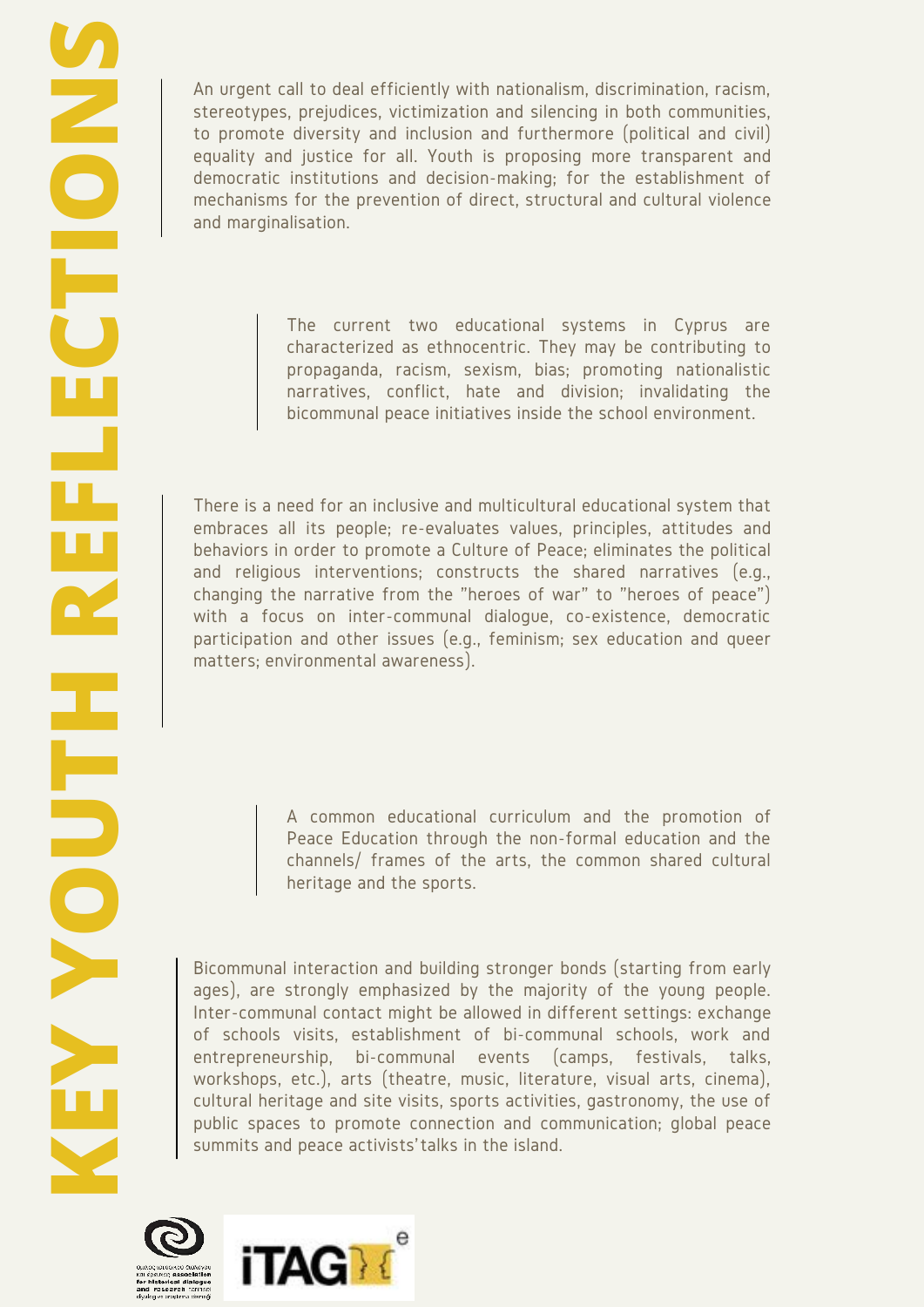An emphasis on critical thinking and analysis, objectivity and multiperspectivity seems to be the key in order to allow mutual understanding. Youth asks to be taught both sides of the history and furthermore, 'rewrite' their shared history. There has been an interest to learn about their local history but also the Mediterranean and World history and culture, to enhance the development of their global understanding. Youth should be encouraged to ask educators the difficult questions; to question the 'pre-defined' answers; to speak up and bring down 'walls' in classrooms.

> The development of young people's active listening skills and non-judgemental dialogue will lead to mutual understanding, acceptance, tolerance, trust and respect among the communities and the people.

Youth and minorities' participation in a safe space allow them to be equally represented and heard in the peace building processes. Young people expressed their need to participate in social life bicommunal activities. The awareness of the interdependency among the people and the communities leads to togetherness.

> Every Cypriot should be able to speak both languages (Greek and Turkish and even the dialects) in order to overcome the language barriers.

Every Cypriot should be able to speak both languages (Greek and Turkish and even the dialects) in order to overcome the language barriers.

> An urgent need to explore our shared identity and acknowledge its conflicting parts will allow youth to start reconstructing the historical narratives that promote division. The history, the history lessons and the history textbooks must be redesigned immediately.



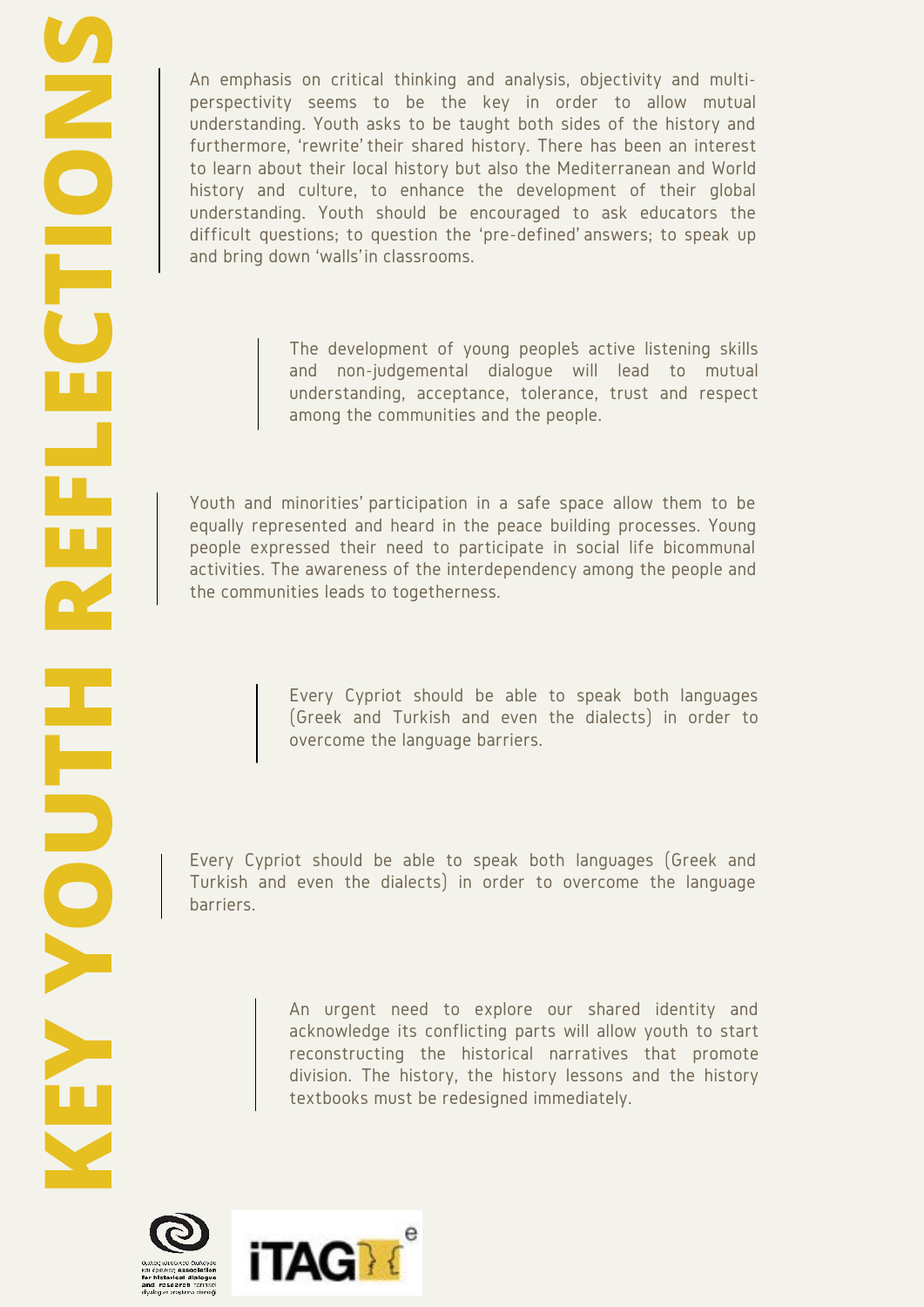The traumas of the two communities need to be acknowledged and Emotional and Moral Literacy need to be promoted with an emphasis to both the development of empathy and kindness, and also to the raise of consciousness, inner peace and social harmony.

> Young people's environmental consciousness constitutes a precious key towards a forward- instead of a presentthinking society.

Young people need to be motivated and equipped with an interest to participate in the cultural and political scene of the island; to become peace ambassadors, peace makers and change agents through activism and democratic participation; to practice their role as active citizens; to advocate for what they want to change, through expressing their views and moreover dealing with various issues (e.g., the island's division; unemployment; climate change, etc). Youth have the power to change things by acting as a bridge between the present and the future.

> Media literacy can be a powerful tool for the youth to connect; to interact; to communicate and furthermore to raise awareness towards a Culture of Peace (on social media, blog posts and interactive websites).

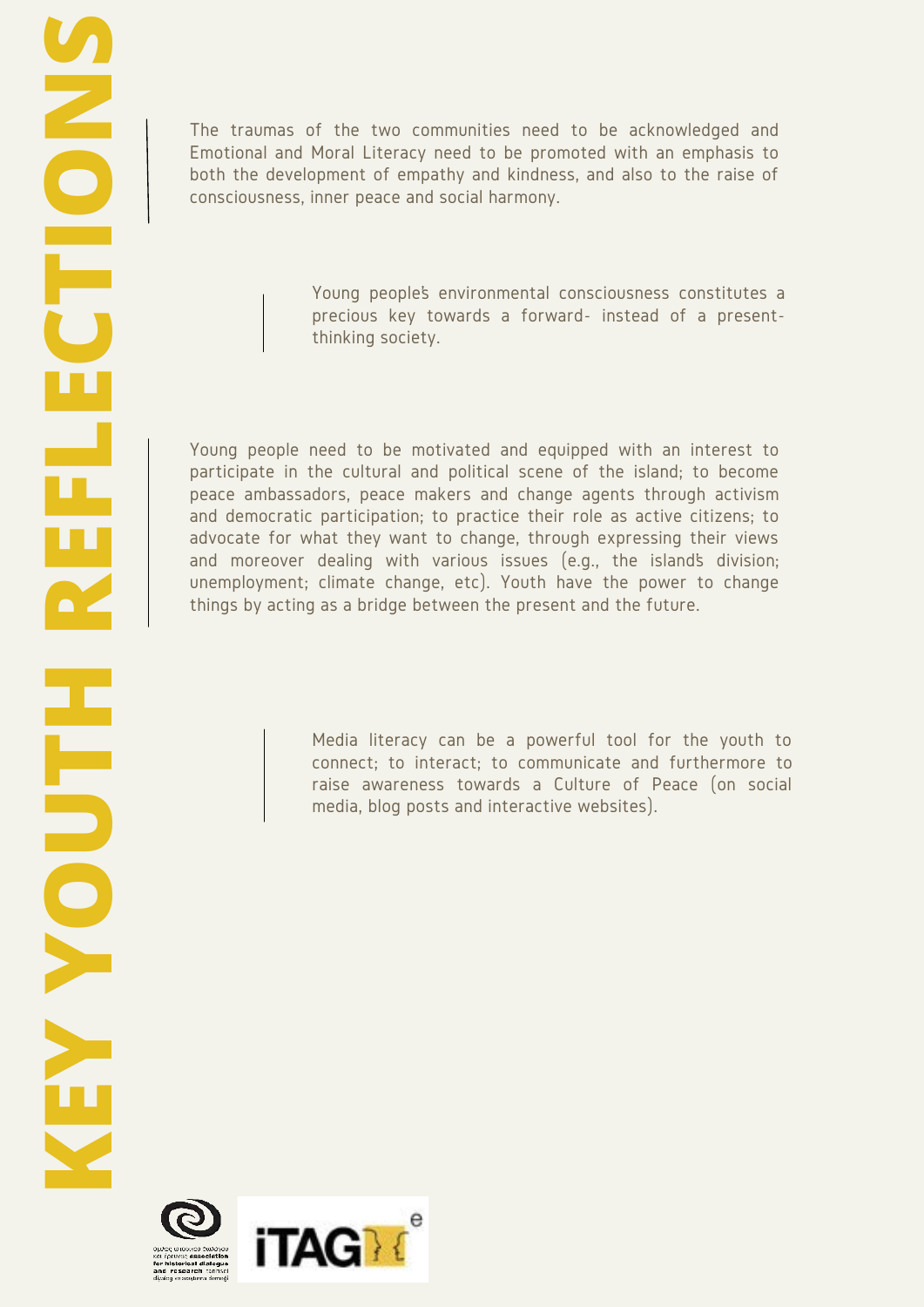The final six shortlisted participants were chosen based on their online engagement and concrete work on the ground. These participants were joined by 2 distinguished stakeholders, Dr. Michalinos Zembylas, Professor of Educational Theory and Curriculum Studies, Open University of Cyprus, and Mr. Şener Elcil, the General Secretary of Cyprus Turkish Teachers' Trade Union (KTÖS). In a candid TAGe exchange in front of an online audience of over 1022 people, where they regenerated ideas about peace and education, and suggested ways to promote an education for a Culture of Peace.

The Live Discussion on Education and Peace in Cyprus, allowed young participants to pose intriguing questions to the stakeholders on various aspects of education, including issues such as identity, diversity, nationalism, formal and non-formal education, youth engagement, challenges in politics and its relation to education in Cyprus.





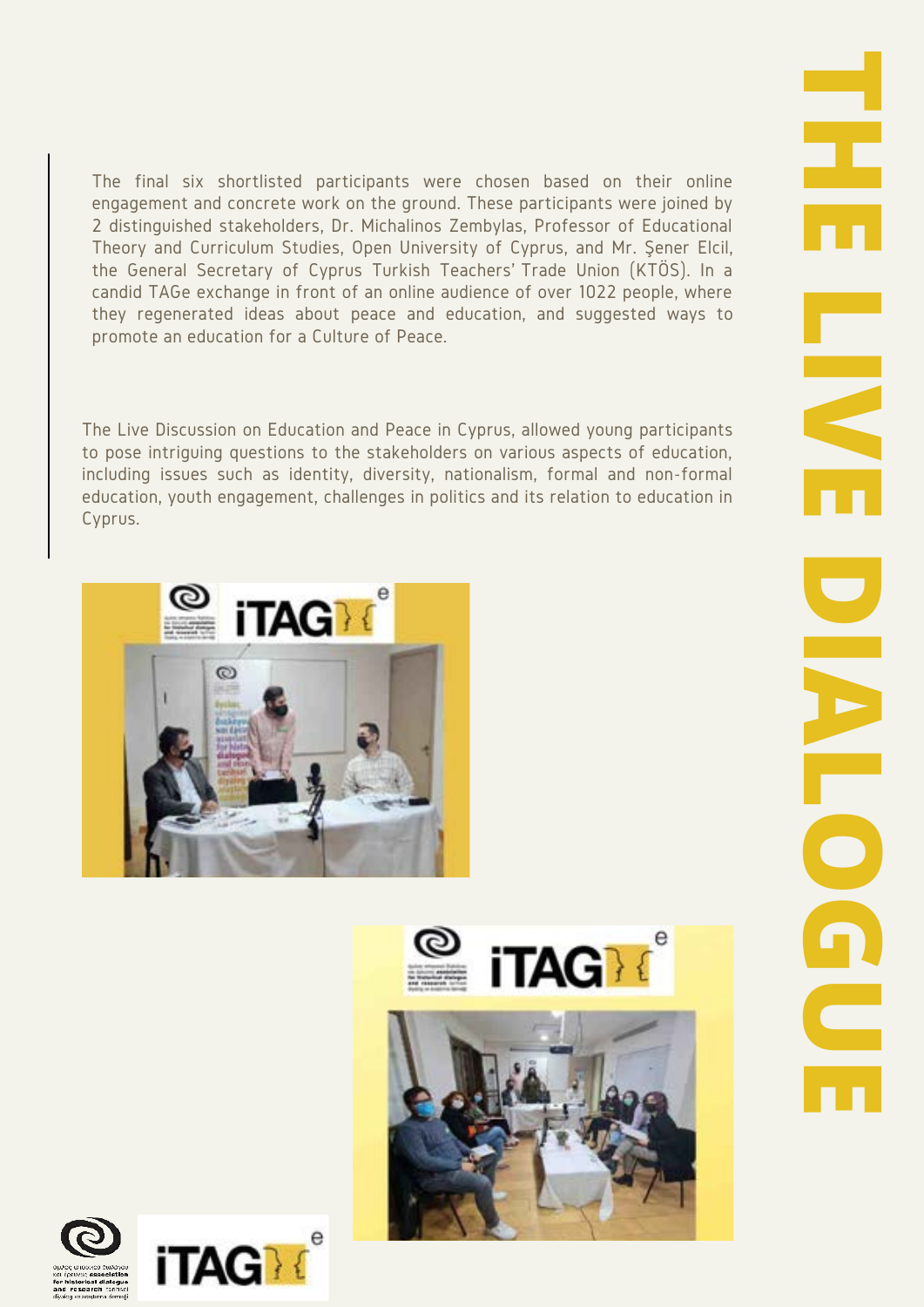**KEY TAKEAWAYS**

The two separated educational systems are based on monolithic, monocommunal, nation-centered and religion-based perspectives that promote division.They have failed to prepare children and youth to live in a multicultural, multi-lingual and multi-faith society, as research demonstrates that they lack dialogic and critical thinking skills (the current system is based highly on memorizing and exam achievement); respect and tolerance to each other; empathy.

> A new-formed common educational system in both communities based on Multicultural and Diversity Education in both communities is urgently required through the implementation of new policies; training the teachers; new textbooks that provide especially, multiperspectivity into history curricula and systematic key changes at all levels of education in order to achieve sustainable peace.

Teachers' power in the actual classrooms is immense. Thus, structural policies that define clearly the teachers' role in the promotion of a multicultural, multi-lingual and multi-faith society through Education (curriculum, pedagogies, practices) across all educational levels, and furthermore teachers' training are crucial.

> Changing the national narratives from one day to another is a difficult and unrealistic challenge for now. Some important competencies that students need to develop in order to both stand critical towards the current controversial narratives about the Cyprus problem and also to become catalysts for change, solution and sustainable peace are multiperspectivity, empathy, decision-making, leadership and responsibility.

Women, minorities, refugees, other vulnerable groups and their representations are left out from the discussions and the curricula (from history books to the literature). Affirmative actions, systemic changes and clear policies recognizing and naming the injustices, the prejudices and the discriminations across those groups are need in order to bring change.

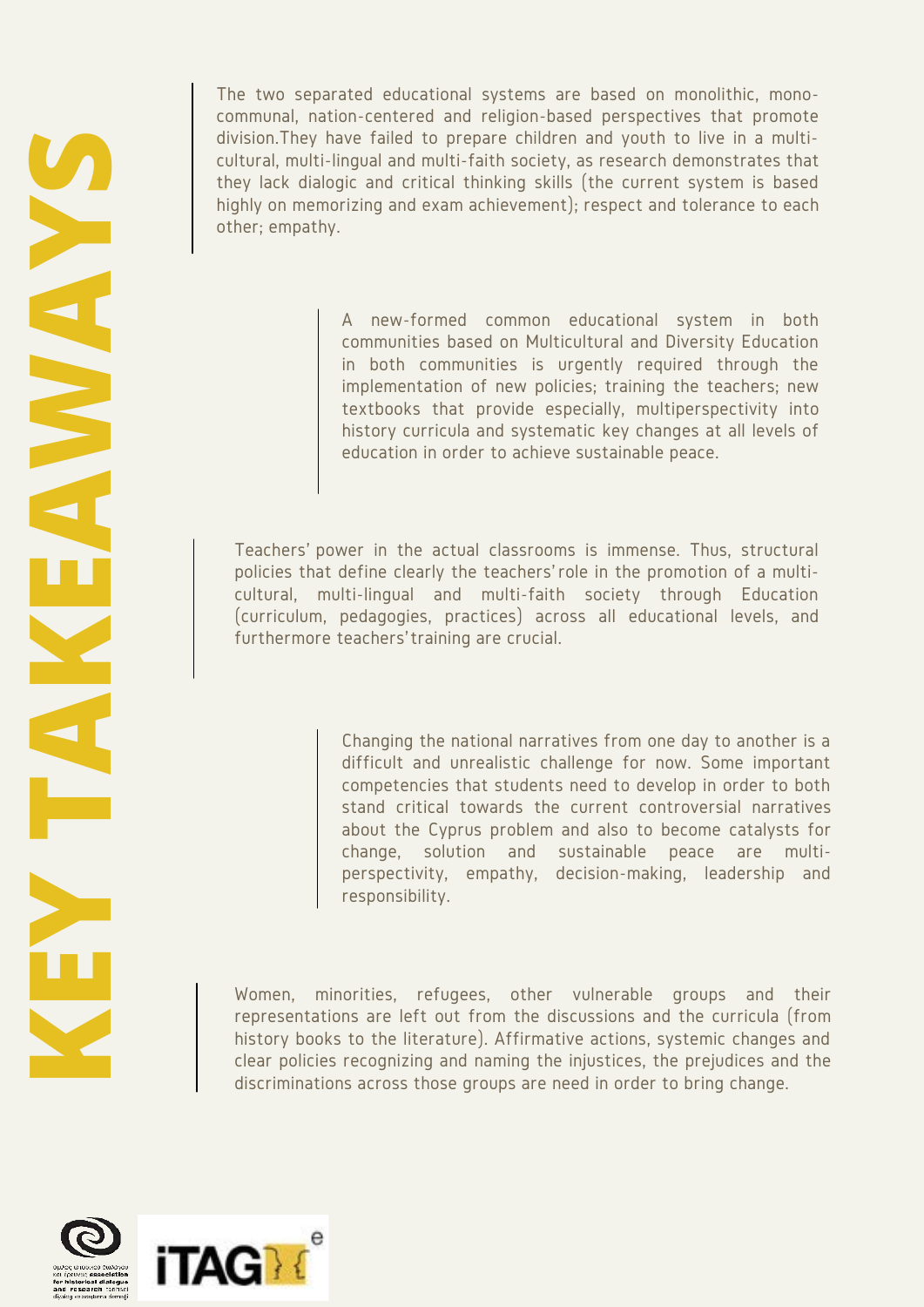The hard truth is that it's not easy to change the educational system and moreover, education is not able to change the whole society -politics are more powerful. It is an illusion to believe that by changing the educational system, the methods or the textbooks, the society will change immediately. It is acknowledged that there are minor changes in Cyprus, maybe not the ones expected, but still they are here. It needs a strategic and thoughtful approach, a step-by-step process, much patience and persistence in order to bring significant and sustainable change in Cyprus through education.

> A new model of democratic school is important to be applied in order to inspire youth and teach them about human rights, universal values, dialogue and democracy through their own active engagement and practical learning, allowing and encouraging them to reflect critically and ask questions.

Non-formal education, games, arts and sports (already applied by NGO's) constitute effective methodologies and pedagogical tools for experiential learning, allowing children and youth from both communities to come together; to communicate; to collaborate and create friendships.

> Teachers and parents may inspire and motivate youth though a more inclusive language and action in order to engage in supporting inclusion and respect to diversity in Cyprus. Furthermore, youth can teach others to think differently and provide examples (their everyday life, events, the way they understand things).

A major problem of the peacebuilding processes is the romanticization of the peace process, which often remains on the first step of intercommunal engagement. For a meaningful transformation to occur in the communities, both social actions, bicommunal meetings and honest discussions about the sensitivities are needed. It is important to understand that a community effort –and not just individual actions- is needed to have realistic results towards a Culture of Peace and a sustainable peace in Cyprus.

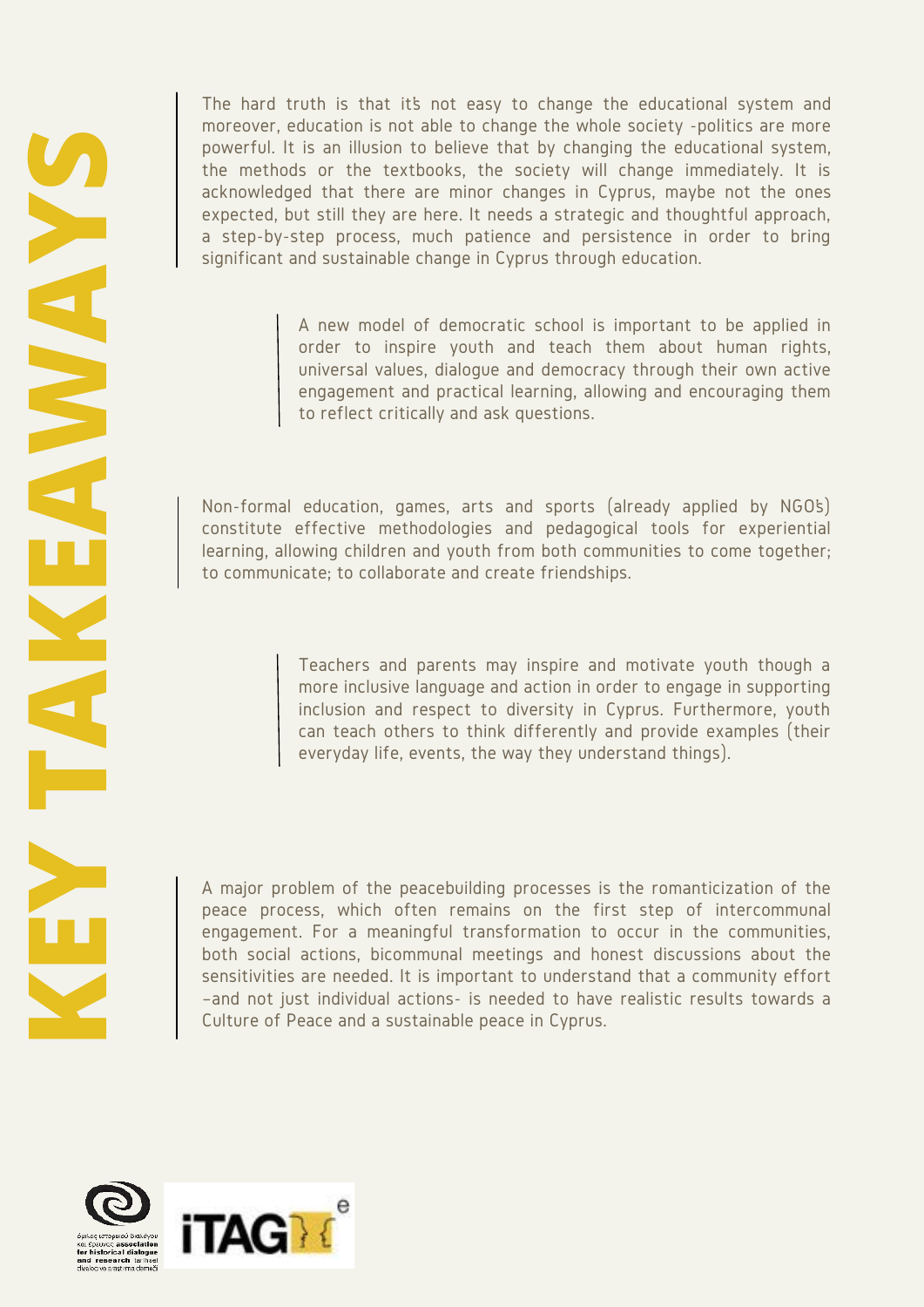Implement Critical Thinking skills within the curricula of educational institutions to empower students to put their knowledge into action, to foster their critical reasoning, to help their understanding and engage constructively for the betterment of society.

Incorporate multiperspectivity into history education and implement teachertraining for Multiperspectivity - Equipping educators with the latest techniques in history education and providing access to authentic and diverse, transcultural materials can reinforce learners' critical thinking and understanding of the plurality of the representations and divisive narratives of the past and present. By this way, learners' intercultural skills can be developed so that sensitive and controversial issues can be studied or learnt from an unbiased perspective.

Support Social and Emotional Literacy education starting from early years. Providing emotional literacy resources in classrooms will enable learners to recognise, understand, manage and appropriately express emotions. By this way, self-awareness and empathy will also be nurtured. Above all, communities will eventually grow a 'culture of peace'.

Add Diversity training programmes in schools. For a peaceful community, we need to value diversity, equity and inclusion. Teaching about human rights helps educational authorities to deliver their legal duties. As well as that, promoting Peace Education can cultivate the awareness of diversity and respect. Embracing diversity and practicing tolerance can be boosted in formal and non- formal educational settings.

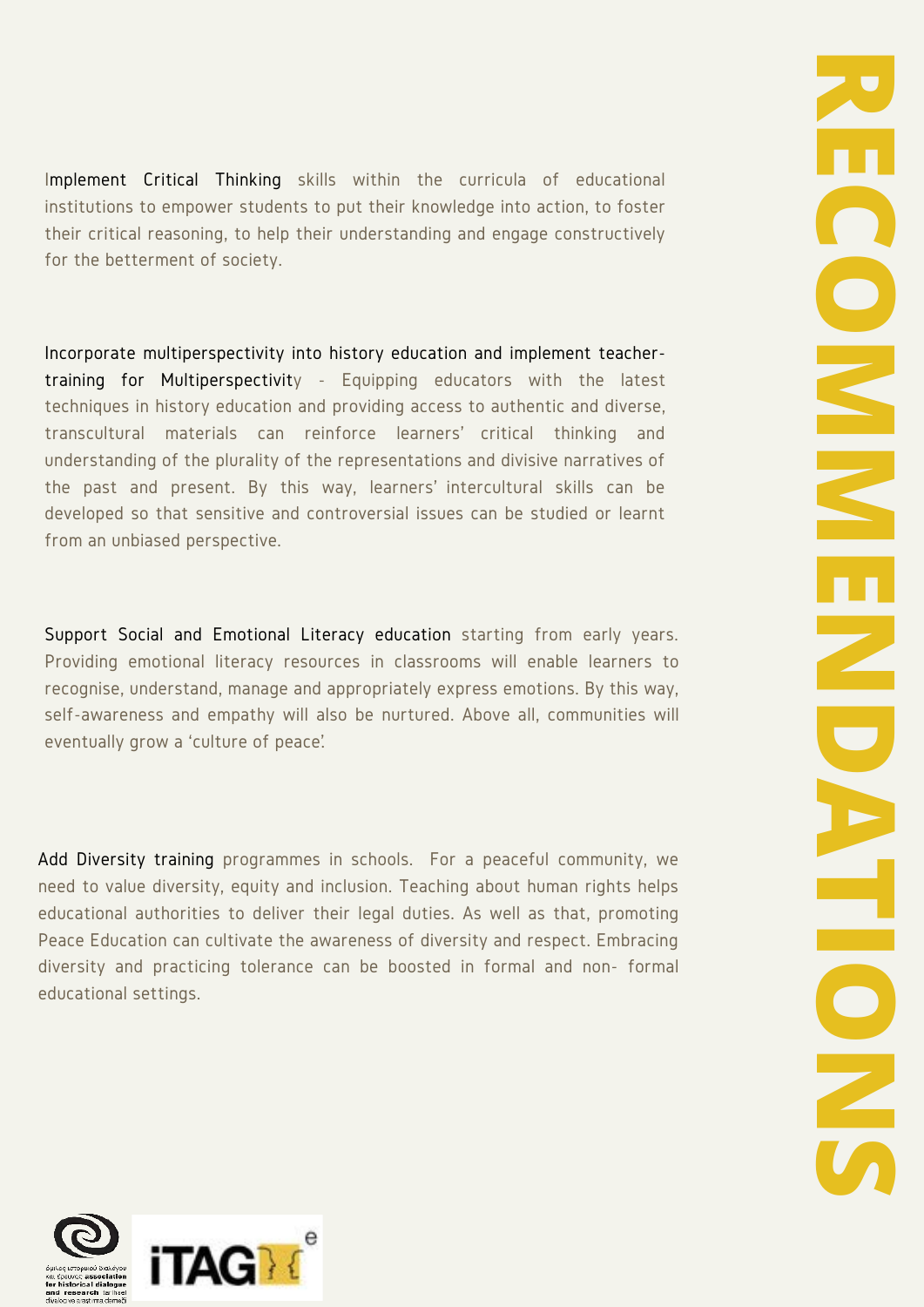A new model of democratic school is important to be applied in order to inspire youth and teach them about human rights, universal values, dialogue and democracy through their own active engagement and practical learning, allowing and encouraging them to reflect critically and ask questions.

Non formal education, games, arts and sports constitute effective methodologies and pedagogical tools for experiential learning, allowing children and youth from both communities to come together; to communicate; to collaborate and create friendships.

Youth Leadership programmes should be embedded within curricula and educational institutions should promote multicultural projects; they will not only empower youth for future but also help workforce of communities to sustain. Youth can be creative, innovative and proactive in independent and collective acts; therefore, education systems should direct youth in building their knowledge, capacities and motivation to perform as youth leaders to help their communities prosper.

Media literacy can be a powerful tool for the youth to assess data information and resources; understand biases in order to tackle extremism and hate speech; connect; interact; communicate and furthermore to raise awareness towards a Culture of Peace (on social media, blog posts and interactive websites).

Language teaching for both Greek and Turkish should be encouraged in both communities, in order to overcome the language barriers.

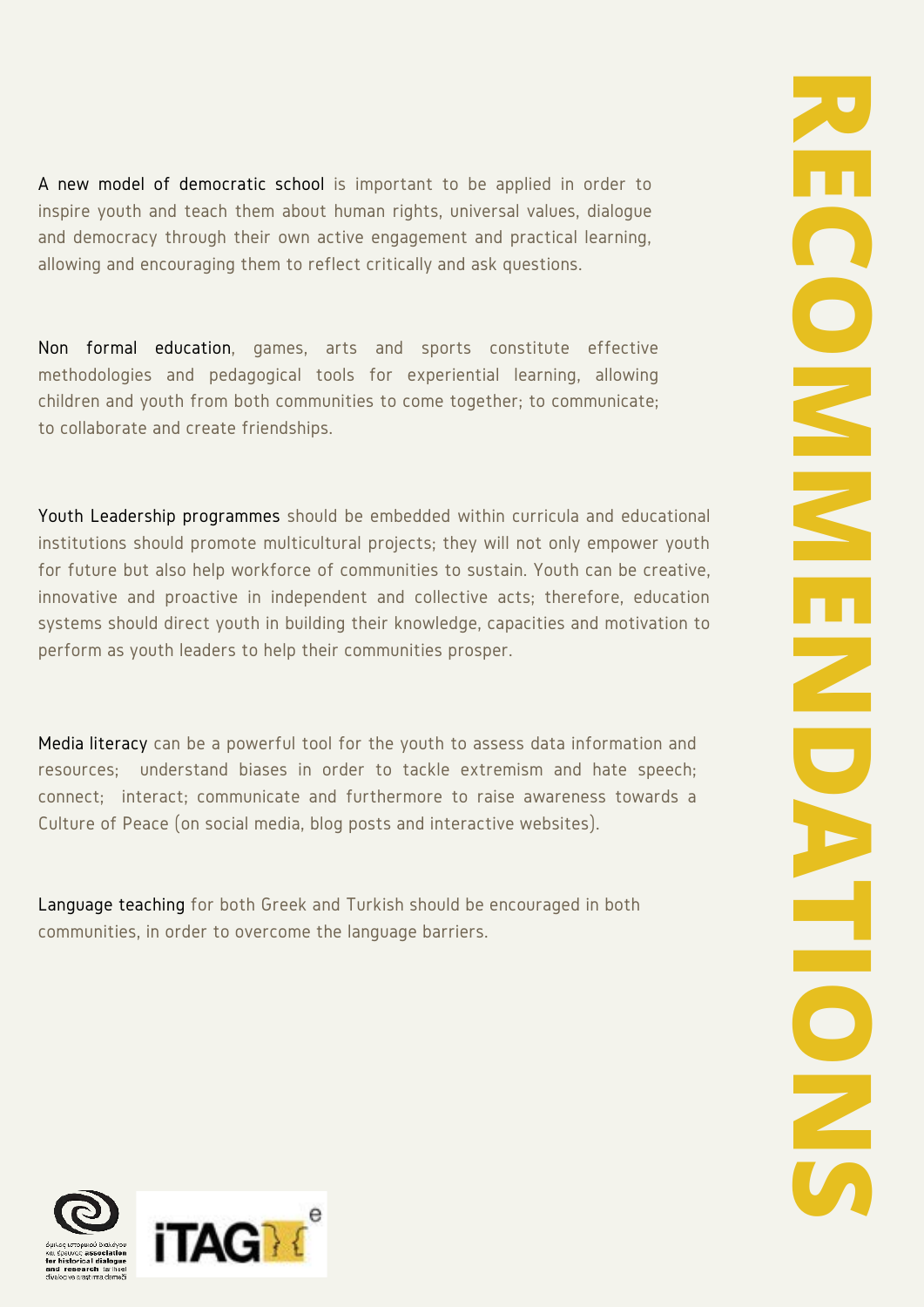The aim of the AHDR's first iTAGe project in Cyprus was to identify and propose key actionable recommendations for stakeholders to include and meaningfully engage youth in decision-making, as well as challenge the youth to do their part in building sustainable societies.

The youth who participated in iTAGe from both communities are willing to increase dialogue and build bridges for reconciliation and peace in Cyprus. The iTAGe gave the youth a platform to voice out their opinions and become visible as main stakeholders in Education. There were suggestions about generating projects that could bring the communities closer. The participants expressed gratitude for the fact that both the online and the face-to-face iTAGe exchanges inspired and motivated both themselves and the whole community. Everyone has to work together so that these recommendations are implemented to establish and sustain peace in Cyprus. The apple youth in decision-making as the stackholders to include and meaningfully<br>engage youth in decision-making, as well as challenge the youth to do their part in<br>equiding sustainable societies.<br>The youth when particip

will also be presented at the event, featuring the 2 youth speakers as youth representatives. Relevant key stakeholders and partners will be invited to the launch and the process of the policy paper development, findings, recommendations will be shared and presented.

The policy brief will be translated into Greek and Turkish languages for inclusivity reasons in Cyprus context. The policy paper, including the policy report, will be sent to educational authorities, partner organizations, relevant institutions, and stakeholders, accompanied by the qualitative and quantitative analysis of all the data gathered.

The goal of the promotion is to raise awareness of the importance of youth participation on common issues like Education and Peace in Cyprus, of involving young people in decision-making processes and to raise awareness for the community to understand the perspectives of young people on Education and Sustainable Peace in Cyprus.

The AHDR, together with the stakeholders and policymakers that participated on the dialogue, will continue to bridge, and enable safe spaces for young people to continue to create and sustain dialogue and work in solidarity on issues concerning all.



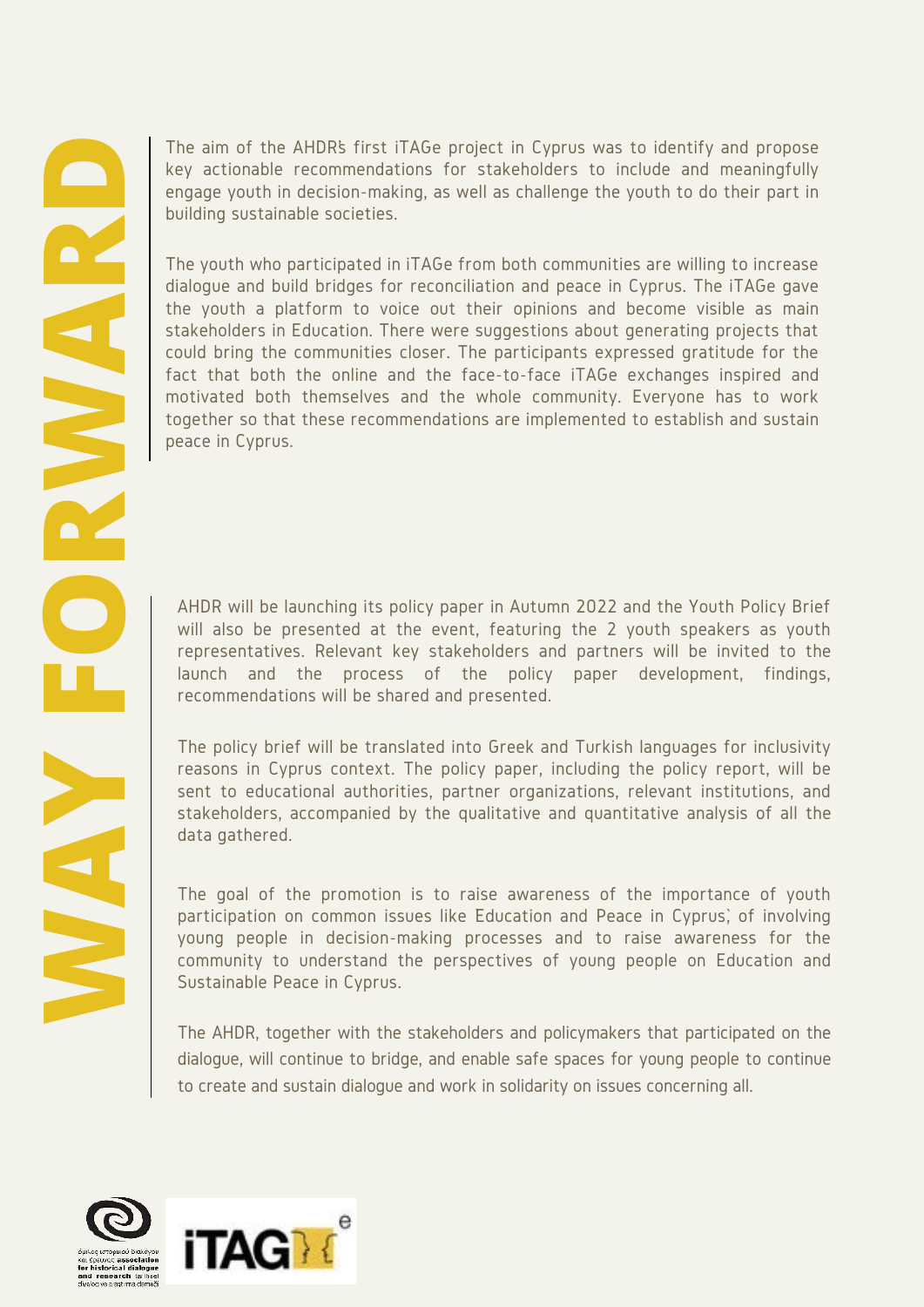#### **STAKEHOLDERS**

Dr. MICHALINOS ZEMBYLAS is a Professor of Educational Theory and Curriculum Studies at the Open University of Cyprus, an Honorary Professor at Nelson Mandela University in South Africa, and an Adjunct Professor at the University of South Australia. He has written extensively on emotion and affect in relation to social justice pedagogies, intercultural and peace education, human rights education and citizenship education. His recent books include: 'Affect and the rise of right-wing populism: Pedagogies for the renewal of democratic education', and 'Higher education hauntologies: Living with ghosts for a justice-to-come' (co-edited with V. Bozalek, S. Motala and D. Hölscher). In 2016, he received the Distinguished Researcher Award in "Social Sciences and Humanities" from the Cyprus Research Promotion Foundation. He participated in several education policymaking efforts in Cyprus and is currently the Greek-Cypriot Co-Chair in the Bi-communal Technical Committee on Education.

Mr. ŞENER ELCIL was born in Kalavasos, Larnaca, in 1963. He had to migrate with his family twice, due to the societal incidents and conflicts in Cyprus in 1960s and 1970s. After completing his high school education in Famagusta, he graduated from Teacher Training College in 1984 and worked at various schools as a primary school teacher. In 1986, Elcil started to take an active role as a unionist and he is continuing his career as General Secretary of Cyprus Turkish Teachers' Trade Union (KTÖS) since 2001. Şener Elcil as the General Secretary of KTÖS puts in significant effort for re-unification of Cyprus against the ongoing invasion and division of Cyprus since 1974; demilitarizing and disarmament of the island and; contributing to the struggle of Cypriots demanding respect to their political will and the human rights. Elcil also endeavours to promote free, quality and democratic education for all in the society. Besides, he's taken part in the Establishment Committees of Home for Cooperation, Queer Cyprus Association, Trade Union's Platform (Sendikal Platform), 'This Country is Ours' Platform (Bu Memleket Bizim Platformu), Bi-communal Teachers Platform and many others in Cyprus.

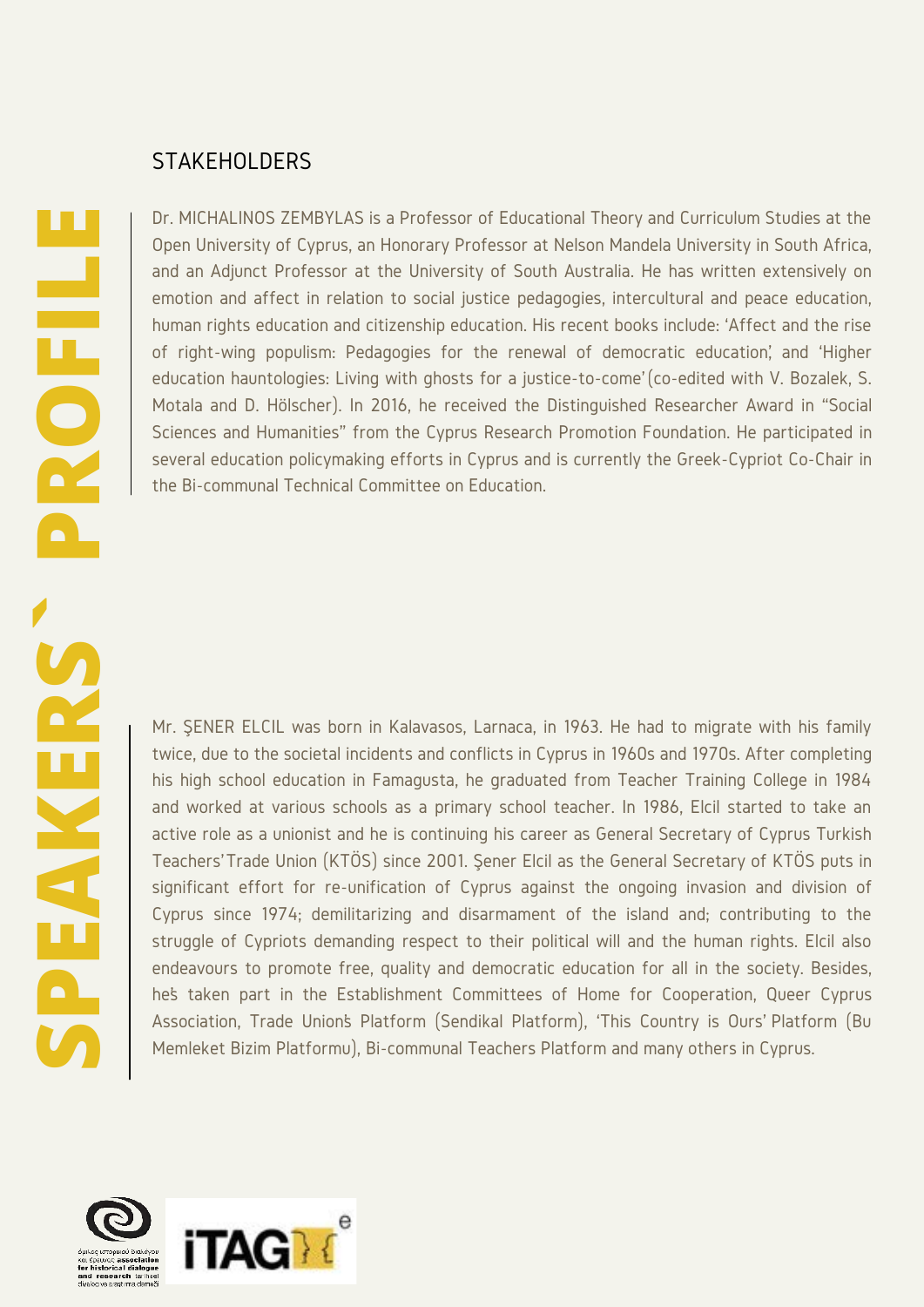# THE MODERATOR for the Live Dialogue

Andreas Charalambous is a Communications Specialist and Political Analyst, currently based in Nicosia, Cyprus. He has studied in the USA, UK, Netherlands, Greece and Cyprus. He specializes in Active Citizenship and Conflict Resolution. Andreas has collaborated with many major international institutions, such as the EU Commission & Parliament and the UN. He has been a peace and environmental activist for 17 years. He lives with a gorgeous black cat for the past 3 of those.





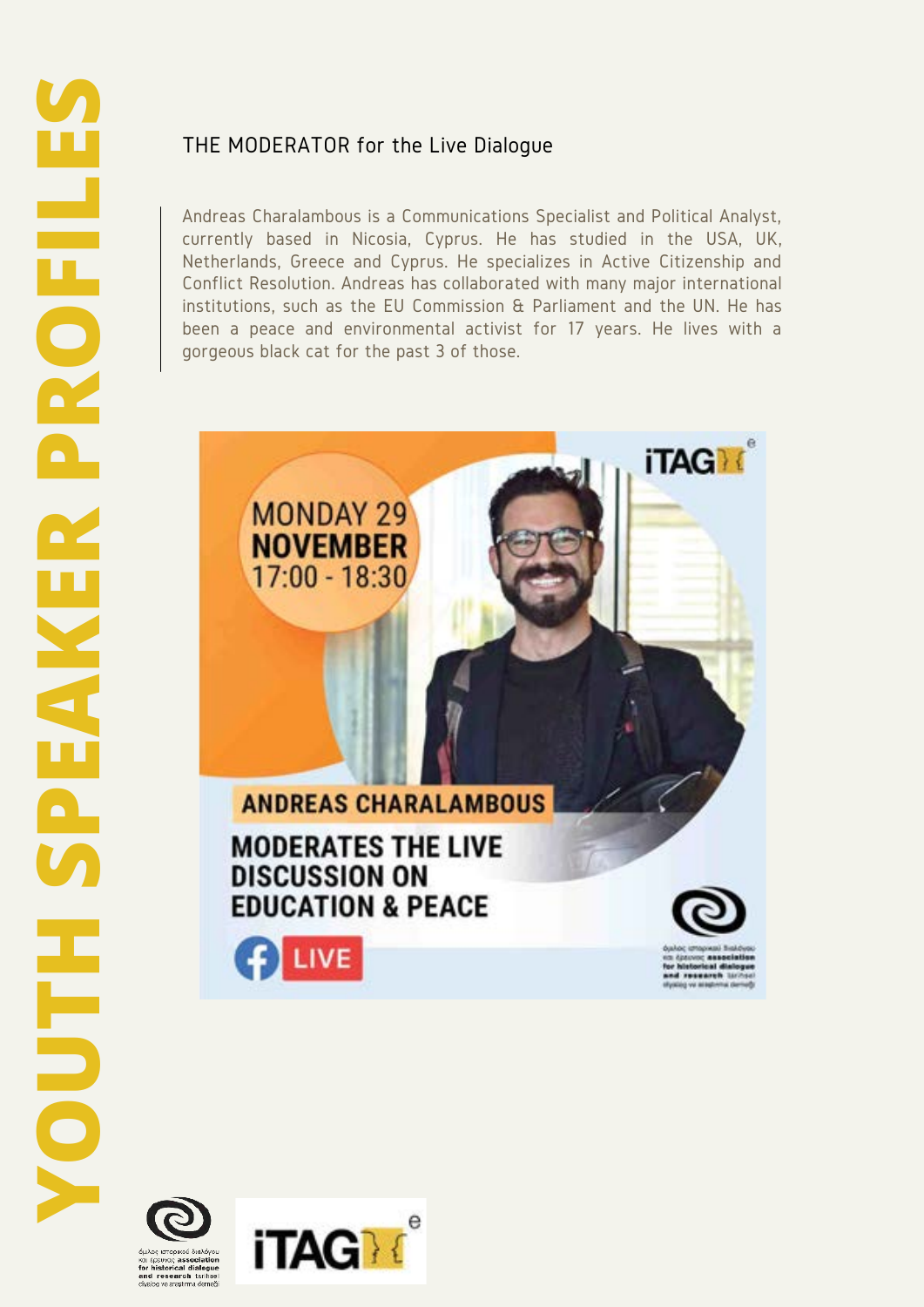Sophia Ioannou is a sociology student at the University of Cyprus Social and Political Sciences department. Her academic interests and activism motivates her to deconstruct and embrace the Cypriot identity and common culture. She is also interested on how arts and performance can become a political statement through intersectional feminism. Sophia is a member of Hàde, a multicommunal youth initiative.

"From the history books to the literature, a mono-communal, nationcentered and religion based perspective is being exposed, leaving women and minorities outside the discussion. How can we achieve diversity and multiculturalism within the educational system in your opinion?"

# **SOPHIA IOANNOU**

**MONDAY 29 NOVEMBER** 17:00 - 18:30

# **PARTICIPATES IN THE LIVE DISCUSSION ON EDUCATION & PEACE**

 $f$  LIVE



**iTAGM** 





"When we are referring to peace education, the first thing that usually comes to people's minds, is how can we completely change our history books. I think, we can all agree that changing a national narrative from one day to another, is a difficult and unrealistic challenge for now. In your opinion, what are the main tools that students need to develop from the educational system in order to stand critical towards the current narratives about the Cyprus problem and in order to promote sustainable peace?"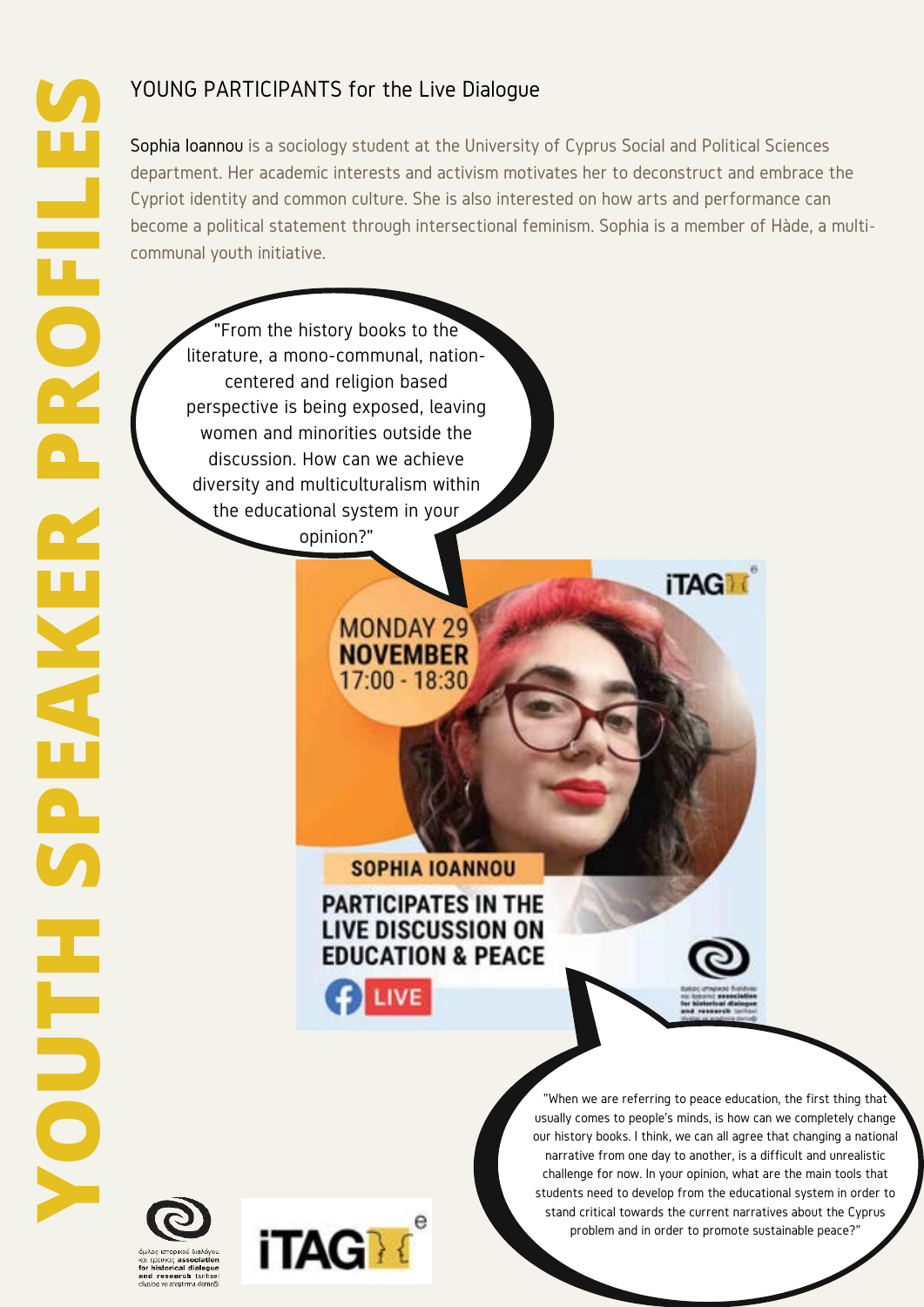Özgül Saygun is Program Manager at PeacePlayers-Cyprus. She is in a leadership position with respect to the implementation of the European Commission funded projects. She has volunteered in peacebuilding activities and worked in NGOs in Ankara and Cyprus prior to joining PP-CY. Her current focus is on Youth Development and Diversity, Equity and Inclusion in non-formal education.

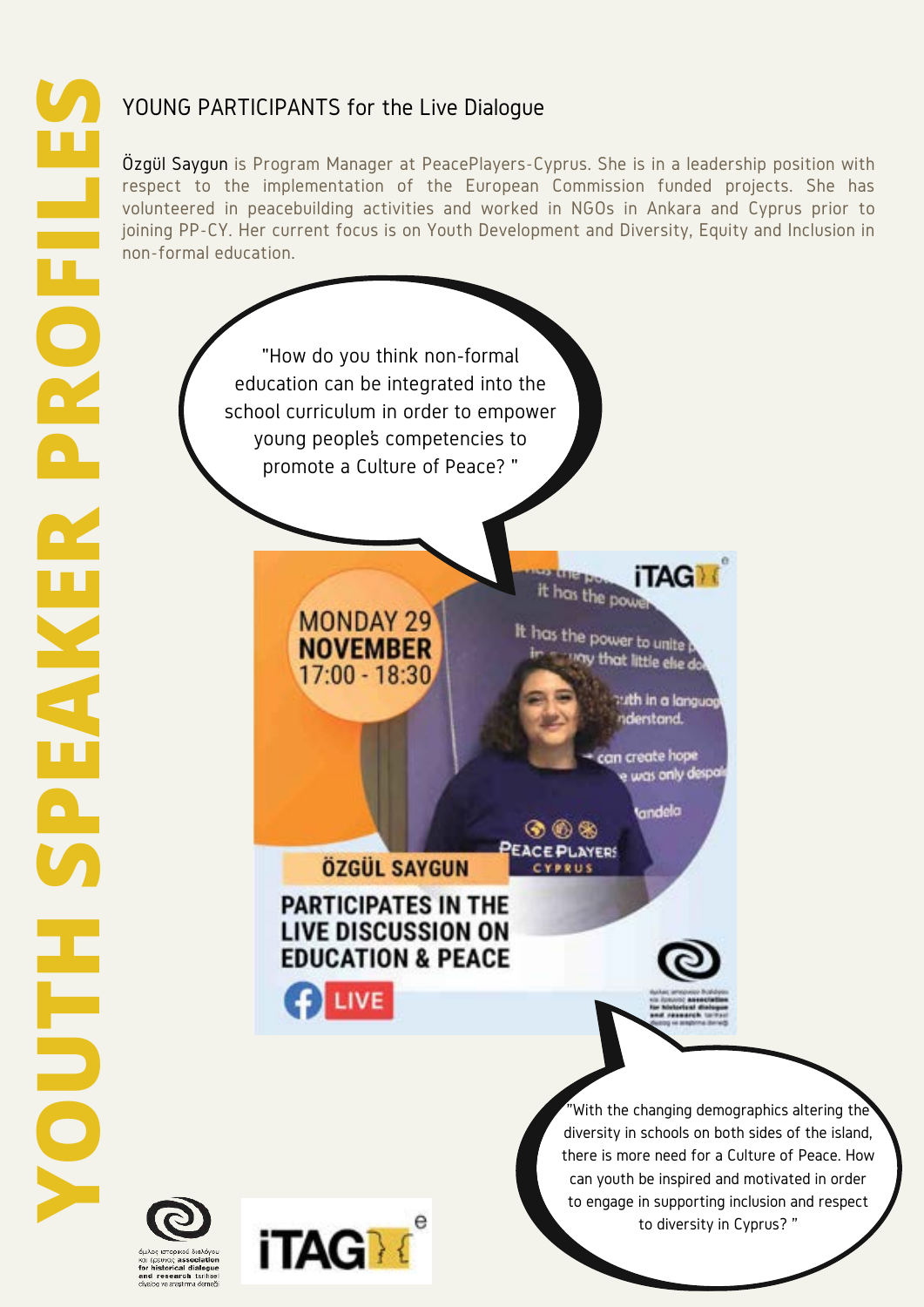"A sense of social-justice (regarding human rights/ practices) could be crucial in sustaining a culture of peace in Cyprus; hence, what could be a realistic first step to take right now to help cultivate a social-justice notion through educational practices?"

> **MONDAY 29 NOVEMBER** 17:00 - 18:30

Marina Kyprianou has a BA in Psychology from the University of Cyprus and an MSc in Social and Cultural Psychology from the London School of Economics and Political Science. Currently she serves as the Vice President of the Cyprus Psychologists Association (CYPSA) Student's committee. Her research and academic interests focus on Social and Political Psychology.

**MARINA KYPRIANOU** 

# **PARTICIPATES IN THE LIVE DISCUSSION ON EDUCATION & PEACE**

 $\Gamma$  LIVE

**iTAG** 



**iTAG** 

'AHDR and other NGOs are working toward! sustainable peace in Cyprus; this particular initiative of AHDR will lead to a policy paper. What are the next steps? How could we realize this policy paper in formal/ non-formal educational practices that could hence encourage stakeholders (educators, teachers, parents, students) to work towards sustainable peace?"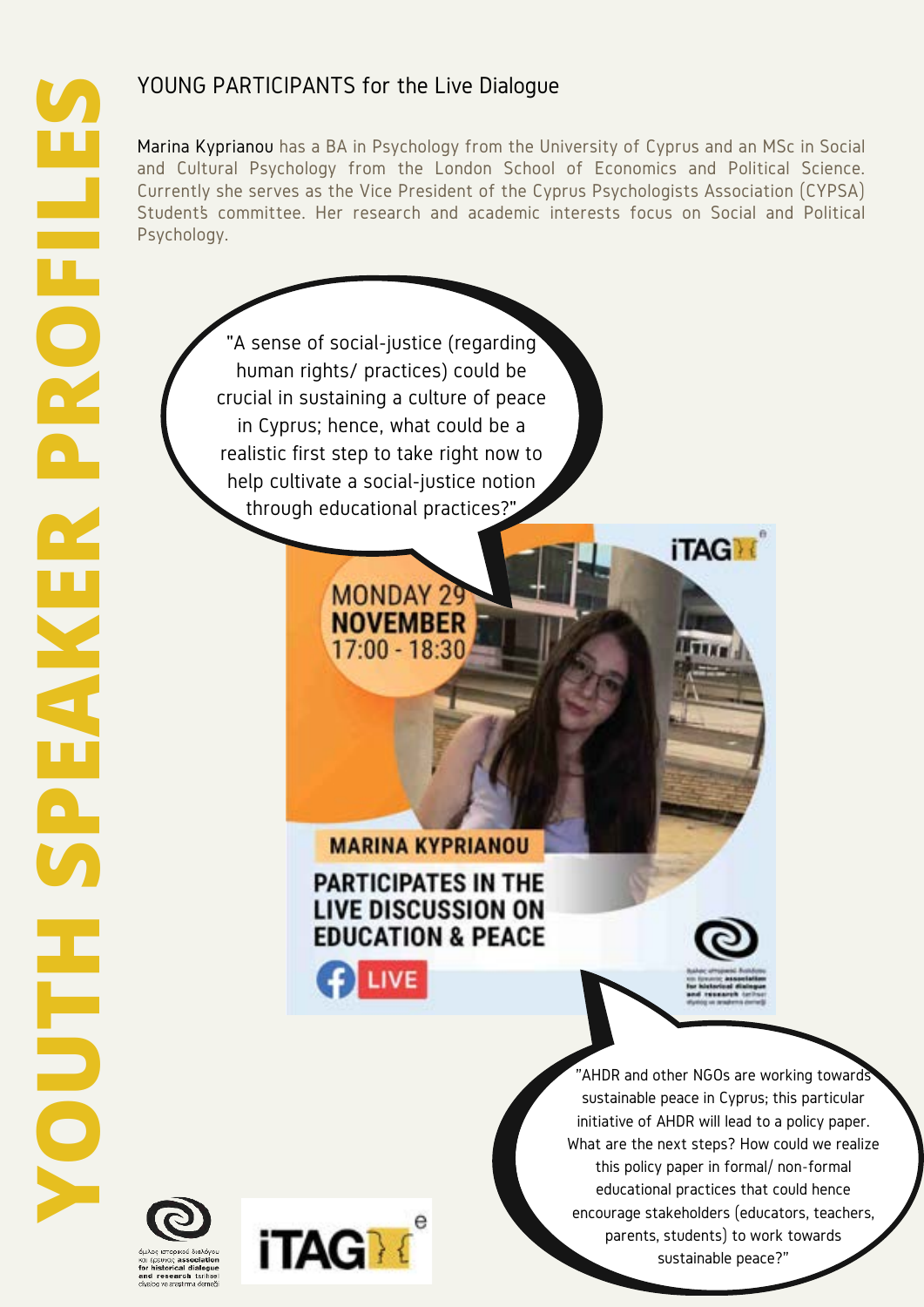Merve Güralp is a Junior Non-Key Expert at the Training and communications department of an EU project to improve the implementation of food safety standards and disease crisis preparedness. She also works as a teacher, Proctor, and as coordinator of Creating Friendships for Peace. She studied German at Queen Mary, University of London and has an MA from UCL in Education.

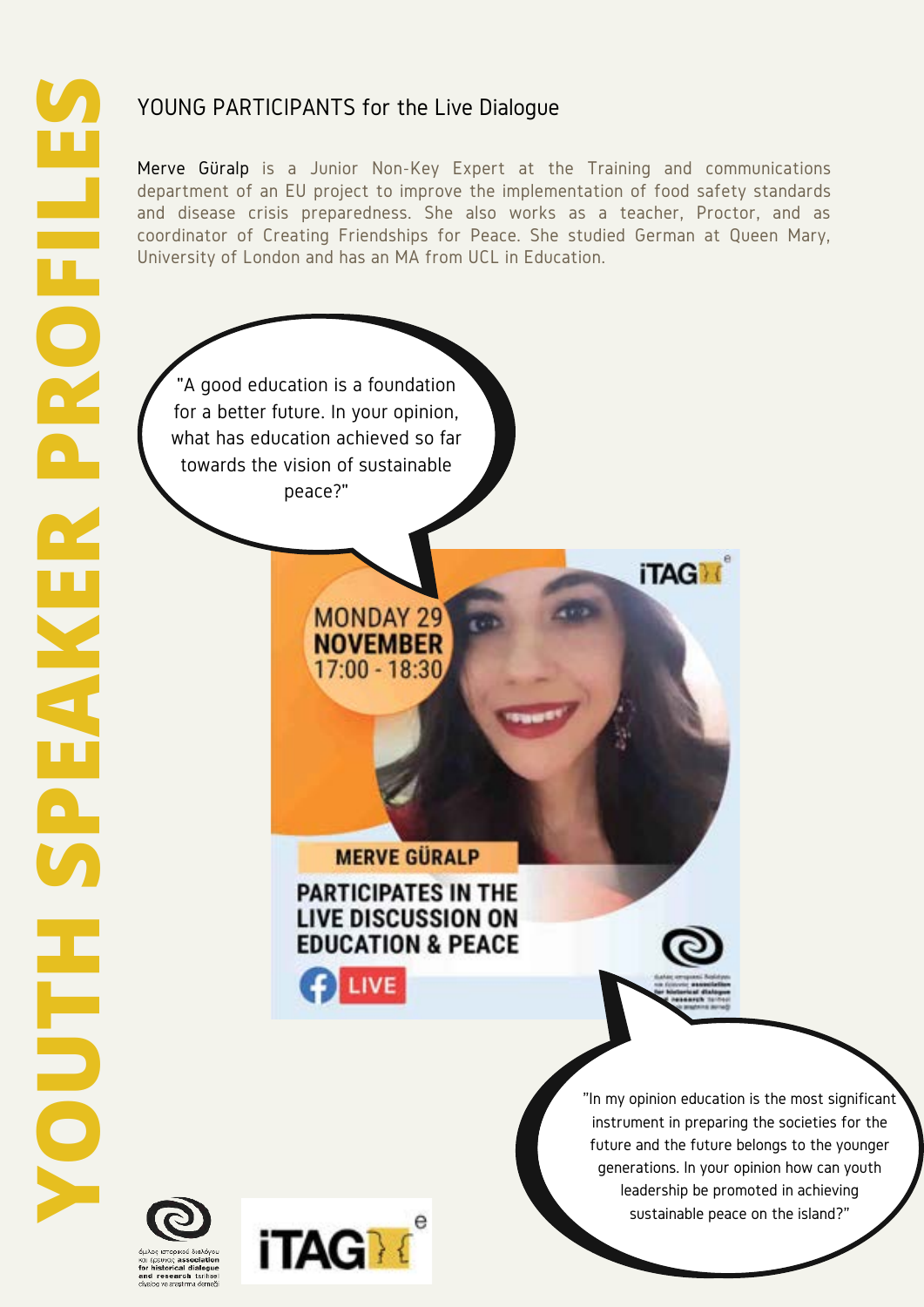Andri Christofides is the Manager of the Home for Cooperation (H4C) in Nicosia, Cyprus. Her role includes overseeing and coordinating all operations and projects of the organization, as well as developing plans and strategies. Andri holds an MSc in Social and Cultural Anthropology from K.U. Leuven, Belgium, and a BA in English Literature from the University of Surrey, UK.

"There seems to be a general feeling in the youth community that the history education we receive at school is not enough or not well rounded enough. Yet, organizations in the Civil society like AHDR have produced well researched material, supplementary material and other sources which point to the need to revisit history school books. Why is this not happening? Why is it so difficult? "

**ANDRI CHRISTOFIDES PARTICIPATES IN THE LIVE DISCUSSION ON EDUCATION & PEACE** 

LIVE

е

**iTAG** 

**MONDAY 29 NOVEMBER**  $17:00 - 18:30$ 



**iTAG** 

"We sometimes tend to romanticize peacebuilding efforts, which although essential, they often remain on the first step of intercommunal engagement. How do you think the next step can be taken for meaningful transformation to occur in the community?"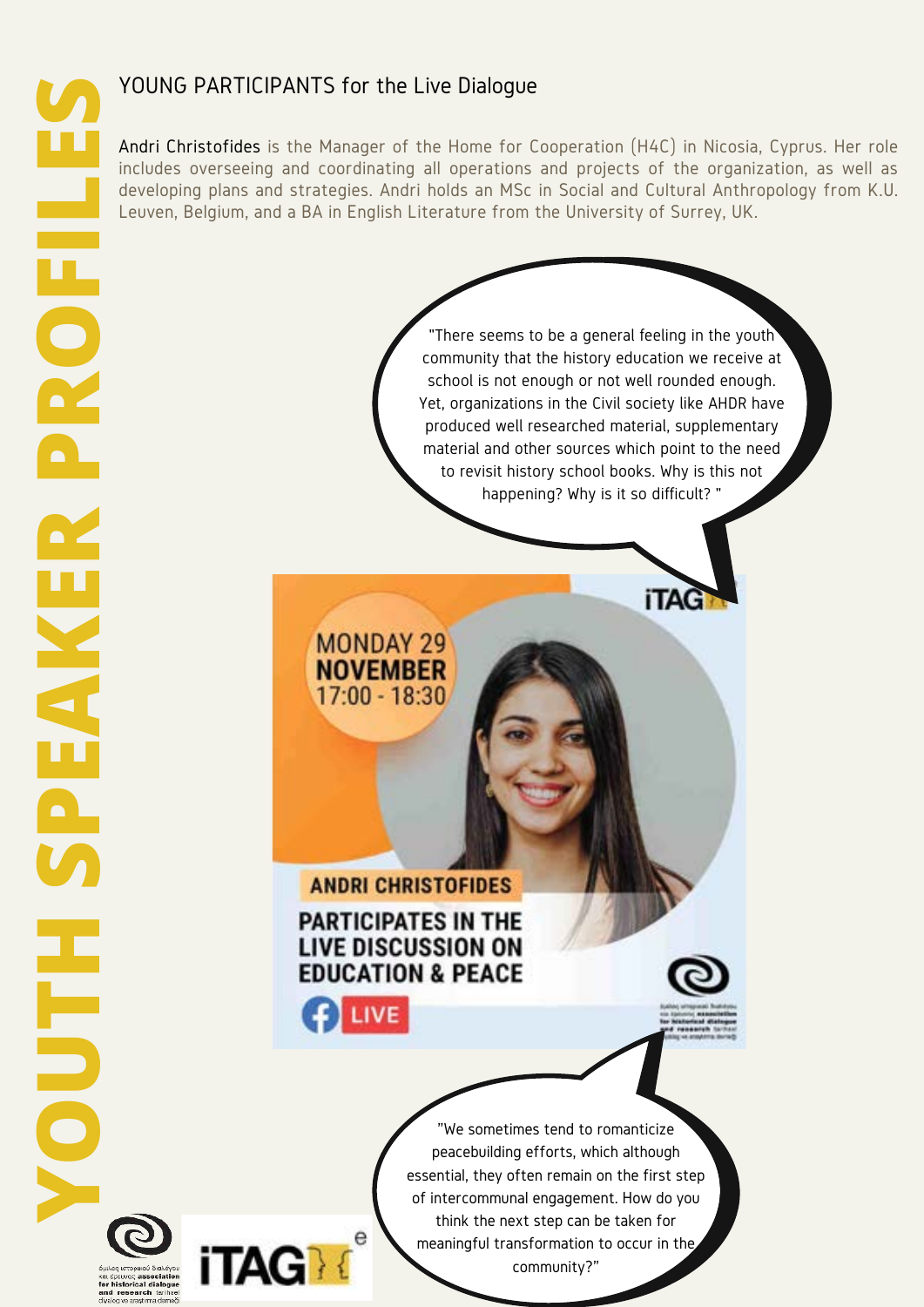Arif Osum is working as a Communication and Events Officer at Civic Space Project, which aims to strengthen the civil society in Cyprus. Arif has taken part in youth organization in Turkish Cypriot community, also worked as skills and capacity building specialist responsible for vocational and skills training for socially under risk youth. He finished European Studies in European University of Cyprus.

> "Believing that education is the core where change can begin, I would like to ask, is it possible to create an education system beyond "unquestionable truths" that the political interests are shaping, aiming to bring values such as justice and equality, and help youth to generate habits such as questioning and researching, before following or submit to those "unquestionable truths"?"

**ARIF OSUM** 

**MONDAY 29 NOVEMBER** 17:00 - 18:30

#### **PARTICIPATES IN THE LIVE DISCUSSION ON EDUCATION & PEACE**

LIVE

e

**iTAG** 



**iTAG** 

"We are talking about the youth becoming a catalyst for change, solution and peace; in other words, we as youth are seen as key towards sustainable peace. What transformations in educational practices do we need to enable youth become actors in decision-making and to be able to raise their voice and experience responsibility?"